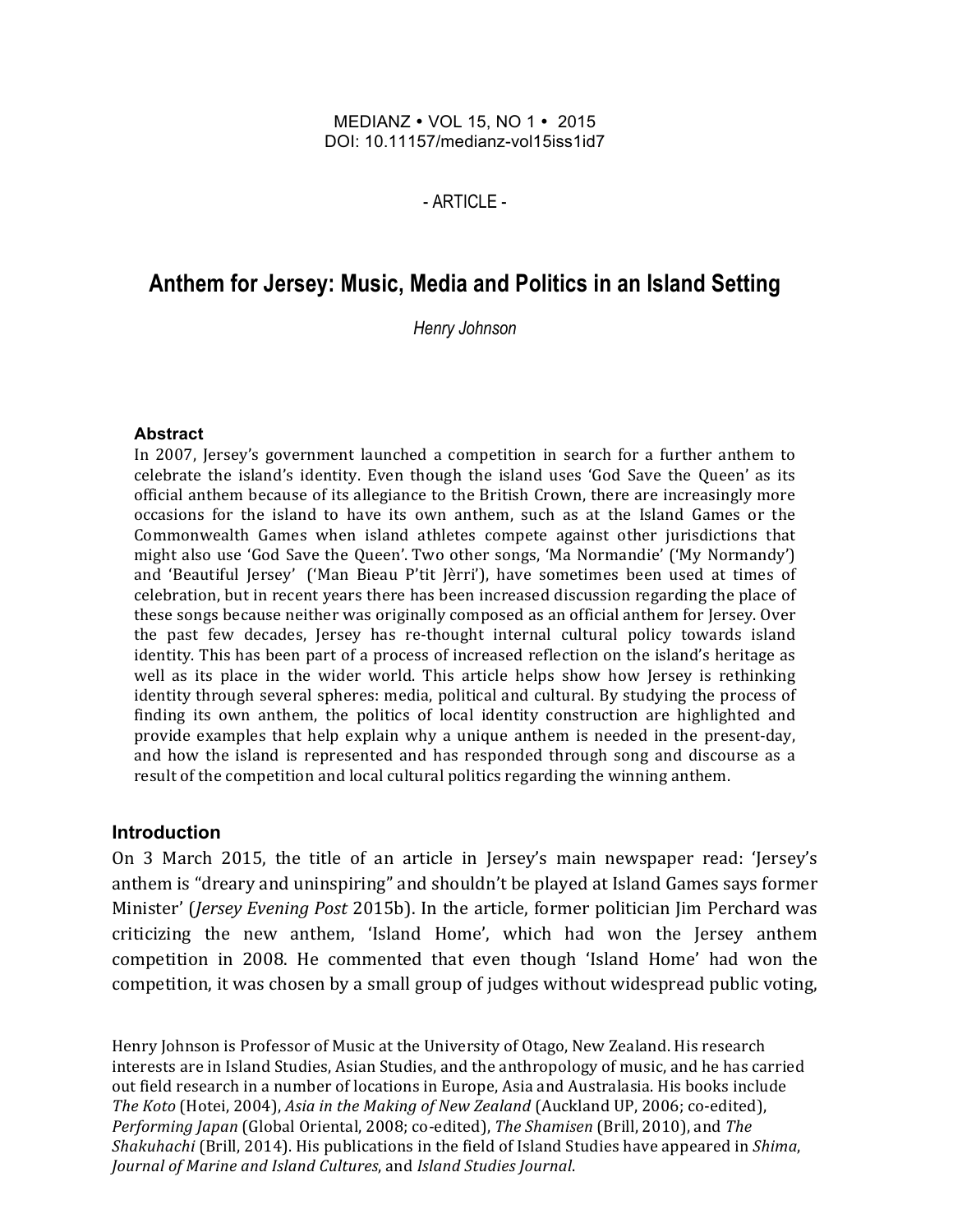and that the government of Jersey had not actually officially adopted the anthem for the island. Perchard had previously criticized the anthem, noting in 2010 that it was 'miserable and uninspiring' and it 'hits the wrong note' (ibid), and in 2015 was reiterating his antagonism towards it. The fact that Jersey's government had not yet adopted the anthem seven years after the competition could be interpreted either as a lack of top-level support for the song, or a failure to administer the process. Another member of Jersey's parliament, Deputy Jeremy Maçon, has also criticized the winning anthem, calling on the education minister in 2009 to 'scrap the dirge' (ibid). The context of such criticism is that, while the anthem may have won a competition, it seems not to have won widespread public, political or media support. Even the newspaper in which some of these criticisms have been expressed has concluded that 'it is about time we had an anthem which Islanders actually liked' (*Jersey Evening Post* 2015a). The winning anthem had, therefore, become an object of intense political, media and social debate. The song was highly contested in divergent spheres of island life.

As pieces of music that embody a sense of identity, anthems can be read as musical texts that reveal much about how meaning is attached to music. When a competition is held to choose an anthem, questions about musical representation are foregrounded either by the composers, the judges or the general public (including the media). What is the best way of representing Jersey's identity through song? How can one anthem represent everyone in a certain location? Has the process been contested beyond the judging process? Further, in a global context of sporting competitions as spectacles and 'designer nations' (Jansen 2008), and drawing on critical analysis of the place of music, the nation and nationalism (e.g., Bohlman 2004), one might ask: can an anthem truly represent the entire community it stands for or does it represent an imagined community? (Anderson 1991) Indeed, as Anderson notes:

There is a special kind of contemporaneous community which language alone suggests-above all in the form of poetry and songs. Take national anthems, for example, sung on national holidays. No matter how banal the words and mediocre the tunes, there is in this singing an experience of simultaneity. At precisely such moments, people wholly unknown to each other utter the same verses to the same melody. The image: unisonance. Singing the  $\dots$  [anthems] provide occasions for unisonality, for the echoed physical realization of the imagined community.  $\ldots$  How selfless this unisonance feels! If we are aware that others are singing these songs precisely when and as we are, we have no idea who they may be, or even where, out of earshot, they are singing. Nothing connects us all but imagined sound (Anderson 1991, 132-33).

Extending discussion of anthems used during the Island Games (Johnson 2008) by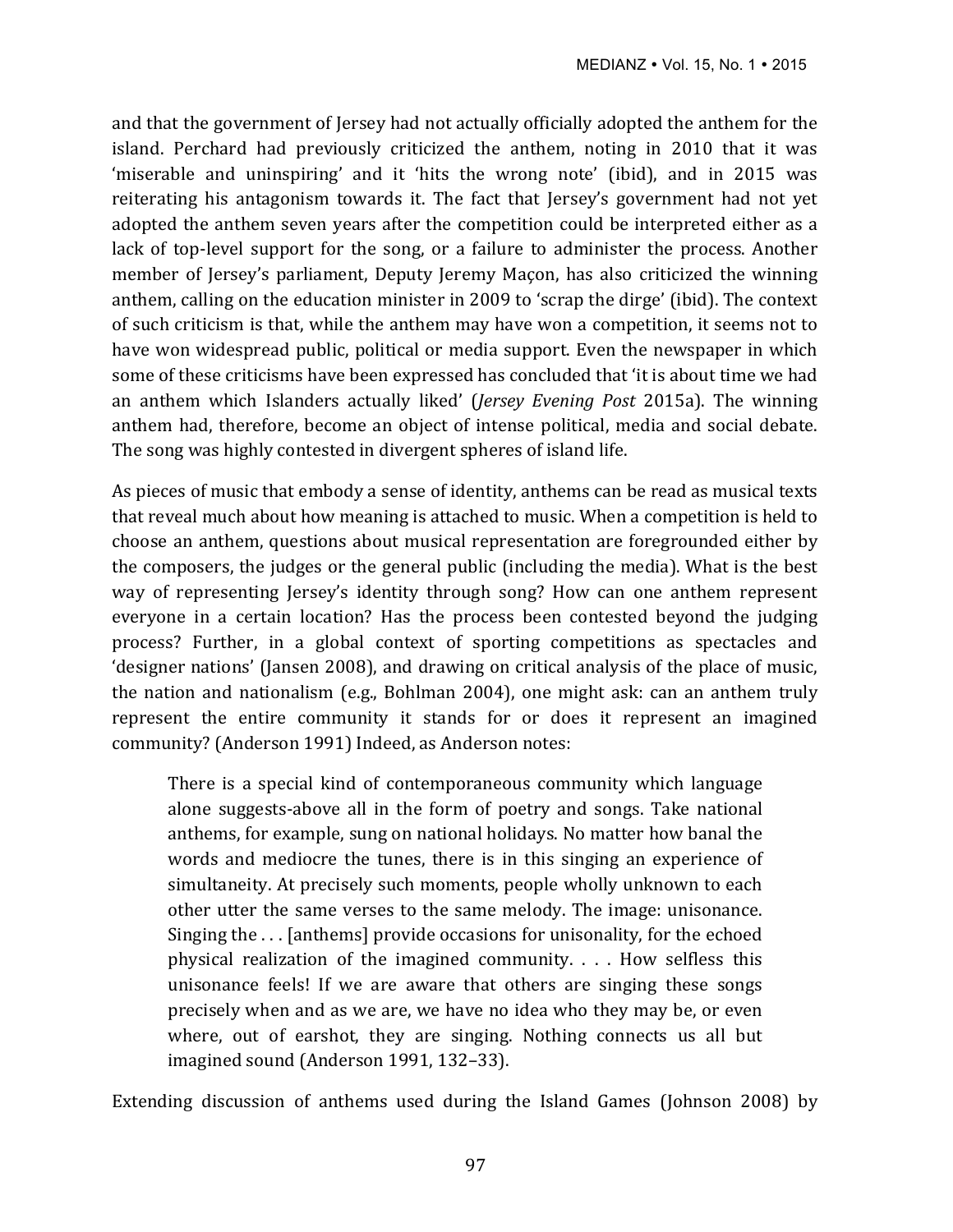focusing only on the process on Jersey for selecting a further anthem, this article offers a critical study that addresses such questions of 'ideological euphoria' (Porter 1998, 185) in order to examine the ways music, media and politics have been played out in discourse before, during and after the process of choosing a new anthem for Jersey. In what was perhaps intended as an exercise of democratically selecting an official anthem for the island has actually initiated a context of much media contestation: a winning anthem, but yet to be formally adopted; rival anthems that compete at different times of celebration (and sometimes in the same context); and much political, media and social discourse on the process.

The twenty-first century is a time of political change in the British Isles. The United Kingdom of Great Britain and Northern Ireland as a nation state comprises a conglomerate of constituent countries: England, Scotland, Wales and Northern Ireland. Together with the offshore self-governing Crown Dependencies of the Isle of Man and the Bailiwicks of Jersey and Guernsey (including Alderney and Sark, which are also selfgoverning), which do not form part of the UK, these jurisdictions exist simultaneously as British crown territories and as separate entities with distinct regional and local identities as well as fiscal, legal and political autonomy (i.e., functioning almost as independent countries).

The post-1999 devolution era reveals a somewhat divided UK in political terms. There is a Scottish Parliament, National Assembly for Wales, and a Northern Ireland Assembly. Further, each of the Crown Dependencies has its own government. Scotland has recently gone through an unsuccessful vote seeking independence from the UK, and some voices are calling for a Cornish assembly in a part of the island of Great Britain that is increasingly celebrating its Celtic heritage through the promotion of its distinct linguistic roots. Each of the four main entities of the UK, along with the two Crown Dependencies, are represented by sporting teams, flags and other cultural traits, and are sometimes bound together as British, and other times as separate 'countries'. While each location maintains 'God Save the Queen' as its national anthem, which helps reinforce allegiance to the Crown, most also have a separate anthem that helps show and support a distinct local identity vis-à-vis the overarching nation state or monarchy.

There are numerous ways in which one might assess the popularity of the various official and unofficial Jersey anthems, including surveys, interviews, media analysis and ethnography. For this article, I will focus on media analysis, especially dialogue about local anthems in newspapers, blogs and the number of YouTube plays. I have also undertaken ethnographic research on Jersey song on many occasions, including formal and informal interviews with key informants such as musicians, composers, language activists and educators. Interviews and discussions have been undertaken with several of the composers of anthems entered into the competition, and some information in this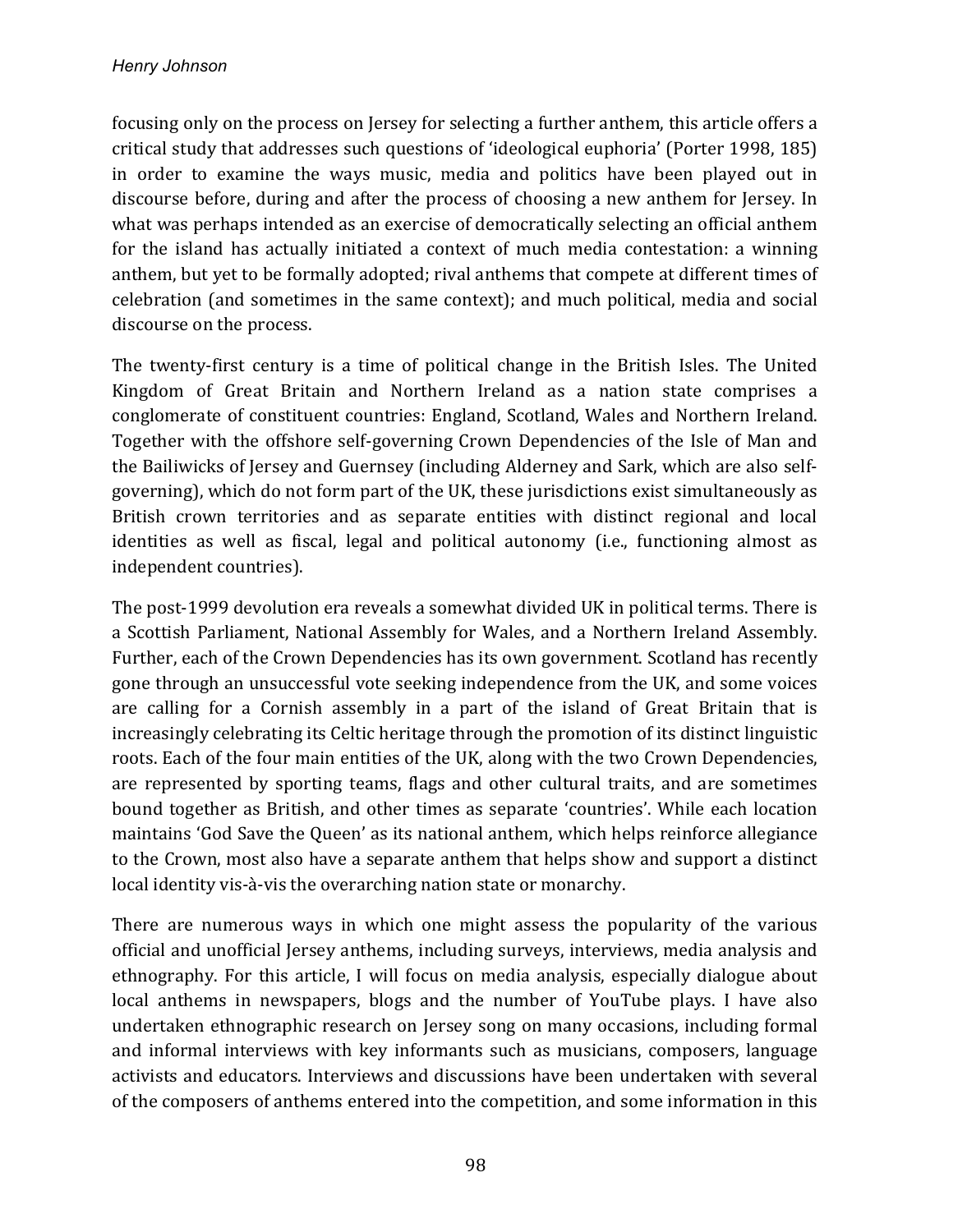article draws on these sources.

The notion of winning the anthem competition is discussed in part by addressing the dialectical relationship between music, media and politics. In part, too, in relation to the signification of affirmation and the contestation that was not only part of the selection process, but also a feature of ongoing public, political and media debate in the years that followed. By analyzing the competition process and its ongoing reverberations, the discussion explores cultural meaning that has been generated on Jersey and ascribed both to the winning and losing anthems in the competition. By decentering the winning song and its sonic and social repercussions, and by critiquing the binary between the winner and losers, it has become evident that as a result of the competition the process of having a winner has actually offered a context for the voices of those songs that did not win to be juxtaposed with the winner in discursive media analysis. I apply a critical analytical approach to media interpretation to show that through the Jersey anthem competition process, while the winner has been overtly privileged, the particular context of competition and ongoing contestation has actually generated highly affective meaning in relation not only to the winning song, but also to some other songs that were not chosen. These include: (i) other songs that continue to be held in high esteem in some island settings; (ii) the winning song being discussed in relation to other songs; and (iii) the context of contestation over the winning song and other songs. Here, each sphere of knowledge helps show how meaning can be attached to music in this particular cultural milieu and distinctive political situation.

This article divides into several sections as a way of discussing the process of staging an anthem competition and exploring some of the entries that have maintained currency on Jersey, whether the winning or losing entries. A background section studies the competition context, and is followed by a study of significant entries and finalists, dividing the entries into several relevant categories based on those songs entered: 'Traditional Songs', 'New Traditional Songs', 'Humorous Songs and Folk-pop' and 'New Songs'.

### **Musing and Manoeuvres**

Jersey was part of the Duchy of Normandy until the French conquered the region in 1204. At this time, Jersey maintained its allegiance to the Duke of Normandy who, since 1066, was also the English monarch. In this context, the island, along with the other Channel Islands, has distinct geographical, historical and cultural links with its Norman mainland, including the survival of a unique local yet severely endangered language, Jèrriais (a branch of Norman), which is a further symbol of unique island cultural heritage.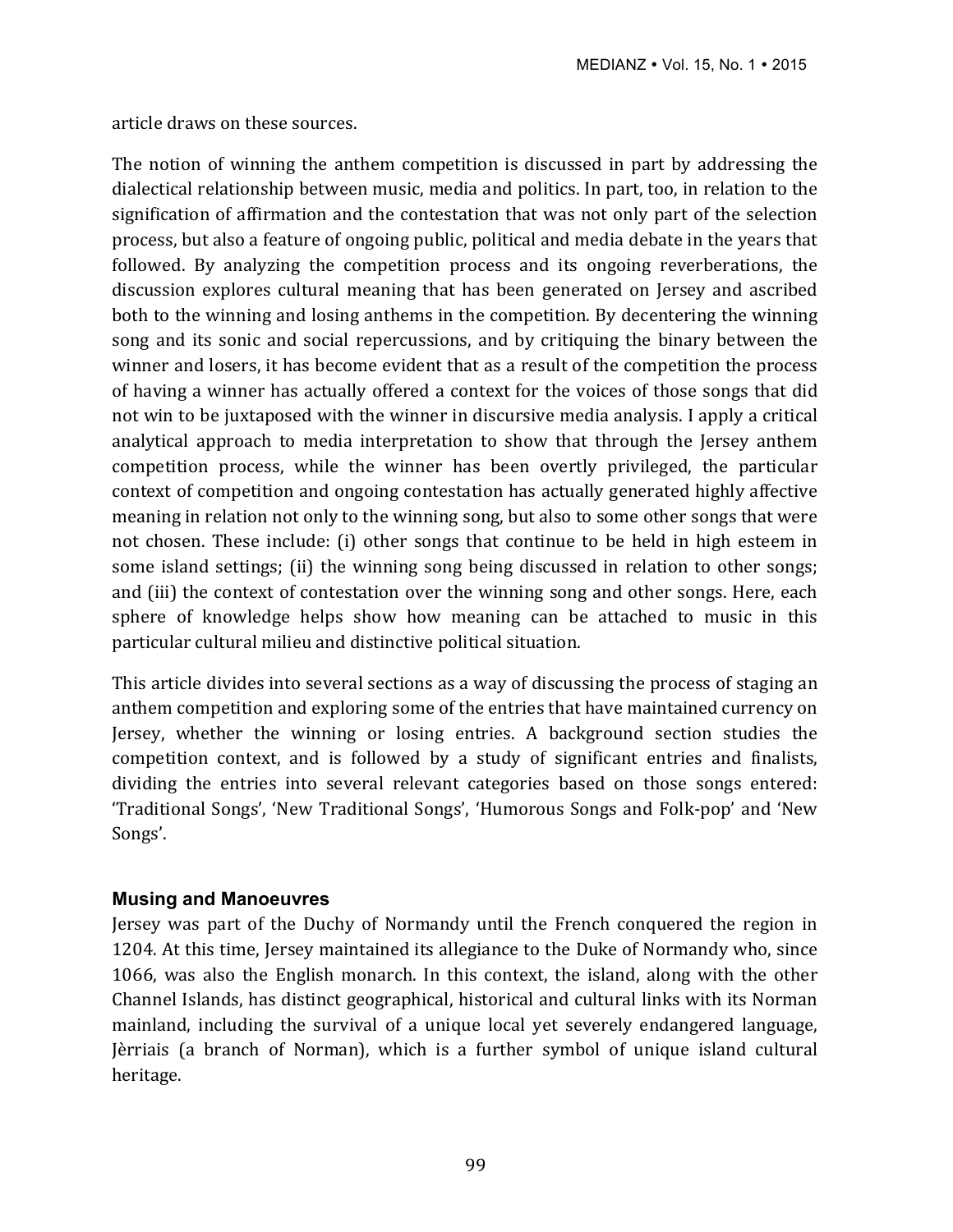As with a number of sovereign states in the Commonwealth of Nations, 'God Save the Queen' is the official anthem of the Bailiwick of Jersey. However, at some sporting and celebratory events other anthems have been used as 'sonic markers that celebrate island heritage and identity' (Johnson 2008, 15). These indicate difference and identity: difference, especially at times when 'God Save the Queen' might potentially be heard several times to celebrate winning countries or jurisdictions in the same event, and identity at times of distinct local patriotism. In these cases, some other anthems are heard that have powerful significance in the island context. From the twentieth century, especially in the latter half, two songs have often been heard in such contexts and on different occasions: 'Ma Normandie' and 'Beautiful Jersey'. 'Ma Normandie' ('My Normandy'), reflecting Jersey's heritage as part of the Duchy of Normandy, has usually been played to celebrate achievements in sporting events such as the Commonwealth Games, which Jersey first entered in 1958 (Commonwealth Games Association of Jersey 2015) or Island Games, held since 1985 when Jersey first took part (International Island Games Association 2015). 'Beautiful Jersey' has often been heard at local events that emphasize island history and heritage, such as Liberation Day (an annual commemoration of the liberation of Jersey held on 9 May to remember the end of five years of German occupation during World War II until 1945). 'Beautiful Jersey' is also known in the indigenous and severely endangered local language, Jèrriais, as 'Man Bieau P'tit Jèrri' ('My Beautiful Jersey'). Such songs have become markers of local identity in the way they have come to stand for heritage or island nationalism. Over time, they have become traditions in themselves, in that they have been attached to locations, events and people, either in the island context or in other settings that represent Jersey.

In this context of different anthems being used to represent the island on different occasions, the States of Jersey held a competition between 2007 and 2008 to select an anthem for the island that would be played at sporting events and other celebratory or commemorative occasions. The idea was put forward in 2006 by Chief Minister Frank Walker when he suggested how an official anthem might be found: 'My thinking is that we should embark on a competition open to Jersey people to submit their ideas for an anthem' (*Jersey Evening Post* 2006). In a statement made to members of *Jersey's* parliament in 2007, he made the following comments about his new anthem idea:

I would like to notify members that, with the support of the Minister for Education, Sport and Culture, Senator M.E. Vibert and the Assistant Minister with responsibility for Culture, the Deputy of Grouville [parish], a competition is to be held to seek an anthem for Jersey.

Members will know that the number of occasions on which the Island wishes to celebrate its own distinct identity is increasing. Many of these relate to sporting occasions when islanders receive a medal, or other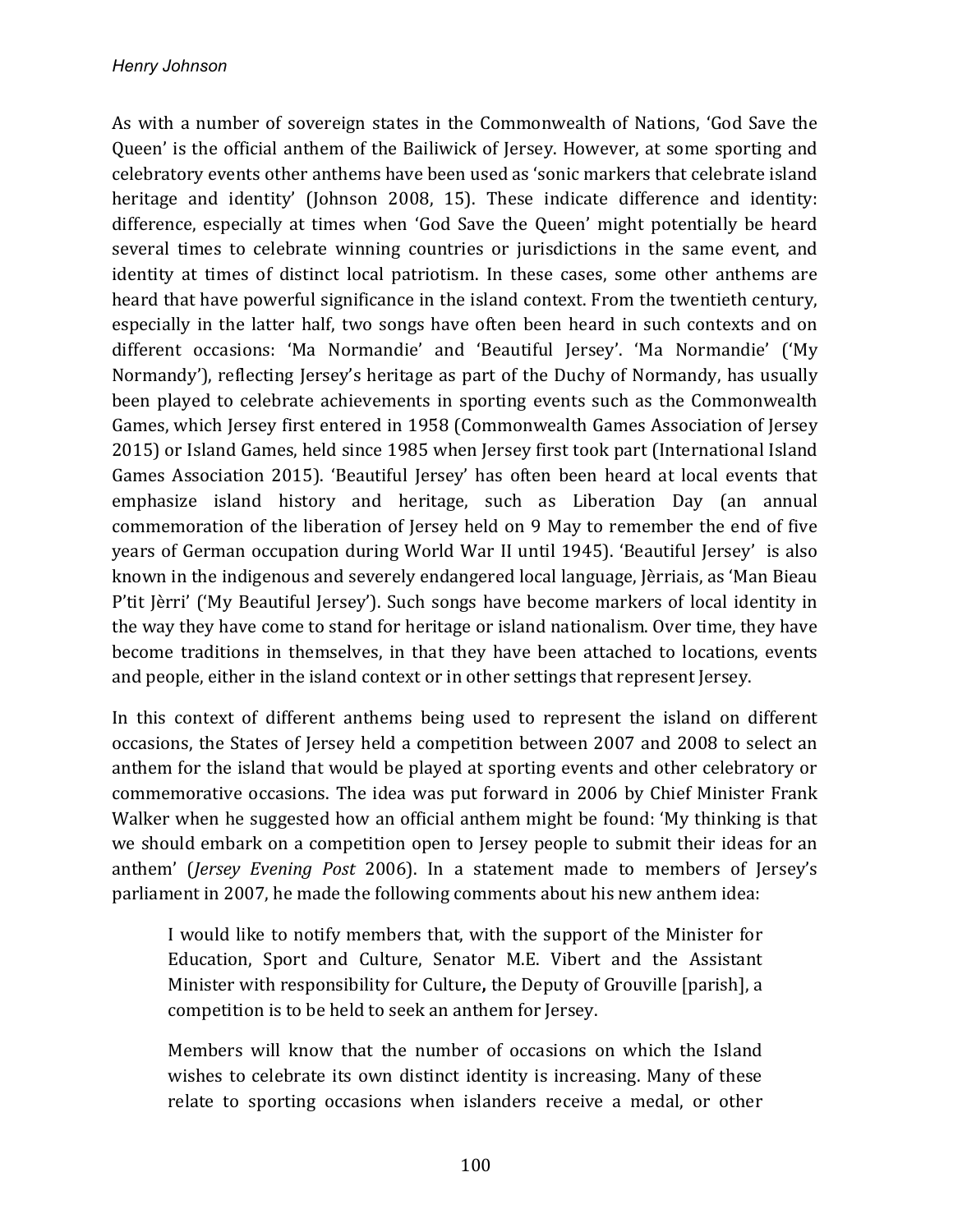recognition, at events involving other islands and indeed, sometimes, other countries.

The Island Games and the Commonwealth Games are well-known examples.

It has rightly been pointed out by some of those participating that there is at present uncertainty as to the anthem which should be played. *'Ma Normandie'* is often relied upon because of its association with our past but, of course, it is a piece of music which has itself no connection with Jersey; indeed, it has quite different associations for many.

 $[...]$ 

I should make it quite clear that this is not to be a replacement for the National Anthem which will continue to be played in recognition of our constitutional position, and of our loyalty and affection for the Crown. (Chief Minister 2007)

The statement helps show Jersey's consolidation as a jurisdiction with increasing selfassertion. The juxtaposition of anthems (island and Royal) would allow the island to maintain its political status as a Crown Dependency, and to consolidate its growing identity as a microstate that functions almost like a country (Le Rendu 2004), and as a financial centre that had global presence.

The government department responsible for making the arrangements to hold the competition was Education, Sport and Culture, and it noted that there was no cash prize for the winning entry, but it would be published by the States of Jersey (Education, Sport and Culture Department 2007). The closing date for the competition was 31 July 2007, and each entry had to provide a text, music score and recording (tape or CD) (contestants were allowed to submit a Sibelius computer programme file on CD ROM, although this was optional). The judging panel was chaired by the Bailiff, Sir Philip Bailhache, with the Chief Minister, Senator Frank Walker, Education, Sport and Culture Minister Senator Mike Vibert, the head of the Jersey Instrumental Music Service, Neil Courtney, and the concert pianist and teacher, Chris George. In the lead up to the final, it was noted that 'at the judging in St James [church], those present will also have the opportunity to contribute an audience vote to the process' (Education, Sport and Culture Department 2008). However, due to a high-profile police investigation on the island at the time, the event was postponed until Wednesday 30 April 2008 when it was held at a free event and concert at the Jersey Opera House.

The judging process consisted of a private first stage of shortlisting finalists, followed by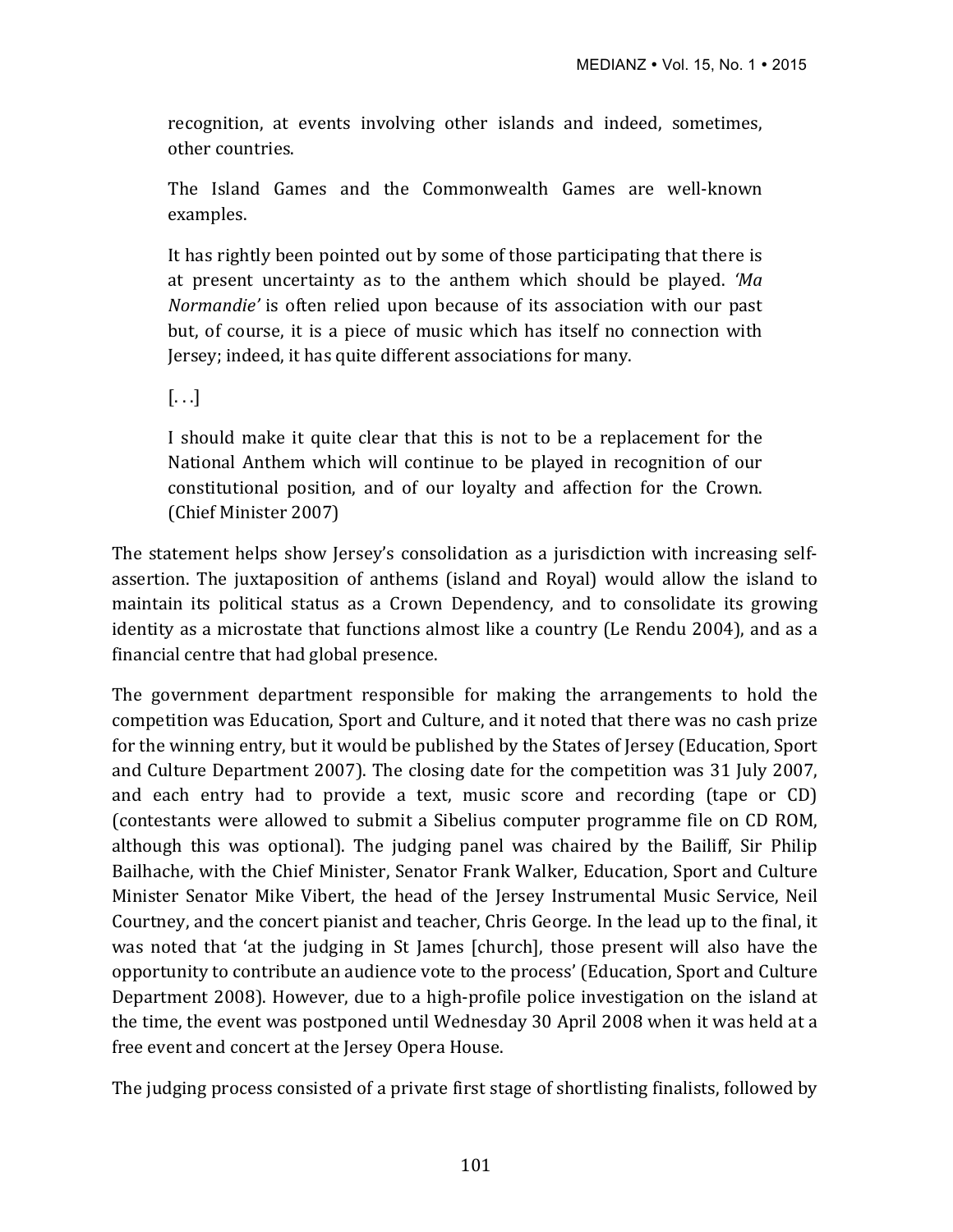a public event of performances and public contribution to the voting of a winner. At the final of the competition, the Bailiff of Jersey summed up the event by offering much nationalist sentiment about Jersey and even referring to the island as a 'small nation': 'We are a small nation with our own laws, history and heritage; our own parliament, flag and traditions. We are not England, nor the UK, nor France; we are Jersey. We have our own separate identity, and most of us are very proud of that' (Morrison 2008). As a judging panel, a small group of key government and administrative figures represented an elite segment of island society, and, along with a broad audience vote at the venue, offered just a small part of Jersey society in determining the winner and losers. As this was intended to be an anthem for Jersey, the voting system did little either to reflect Jersey's nearly 100,000 population, or its diverse mix of people (about 50% of the population was not born on the island - States of Jersey Statistics Unit 2012, 9). Indeed, as I will discuss in the next section, a distinct binary between the winning entry and other anthems that continued to be popular after the event was created as a result of the competition process, and a study of the context of celebration and contestation in this island setting helps reveal a unique and dynamic relationship between music, media and politics.

## **Entries and Finalists**

In a press release announcing the Jersey anthem competition, the Assistant Minister of Education, Sport and Culture, Deputy Carolyn Labey, reiterated the Chief Minister's earlier comments about the context of the competition by noting that Jersey had never had its own anthem, though a number of works had had to serve that purpose on different occasions: 'Now we have the chance to identify something specifically for use at sporting events and on other public occasions from entries and from nominations made by the public' (Education, Sport and Culture Department 2008). In this context, a set of guidance notes were made available to entrants, and several points indicated clearly the need for distinct local relevance and meaning:

Entries must take the form of a new anthem setting words which are appropriate to the celebration of Jersey and its identity, or the nomination of an existing piece with appropriate associations fulfilling the same criteria. . . . The text set to the music, or any newly written lyrics, should be appropriate to an anthem intended to celebrate Jersey's identity. They should be in English although a French, or Jèrriais, translation may be included. (Education, Sport and Culture Department 2007)

Based on such comments, the 'celebration of Jersey and its identity' could be a notion that foregrounds Jersey's multicultural milieu, heritage or industries, including agriculture, tourism or financial services, the last of which has boosted Jersey's name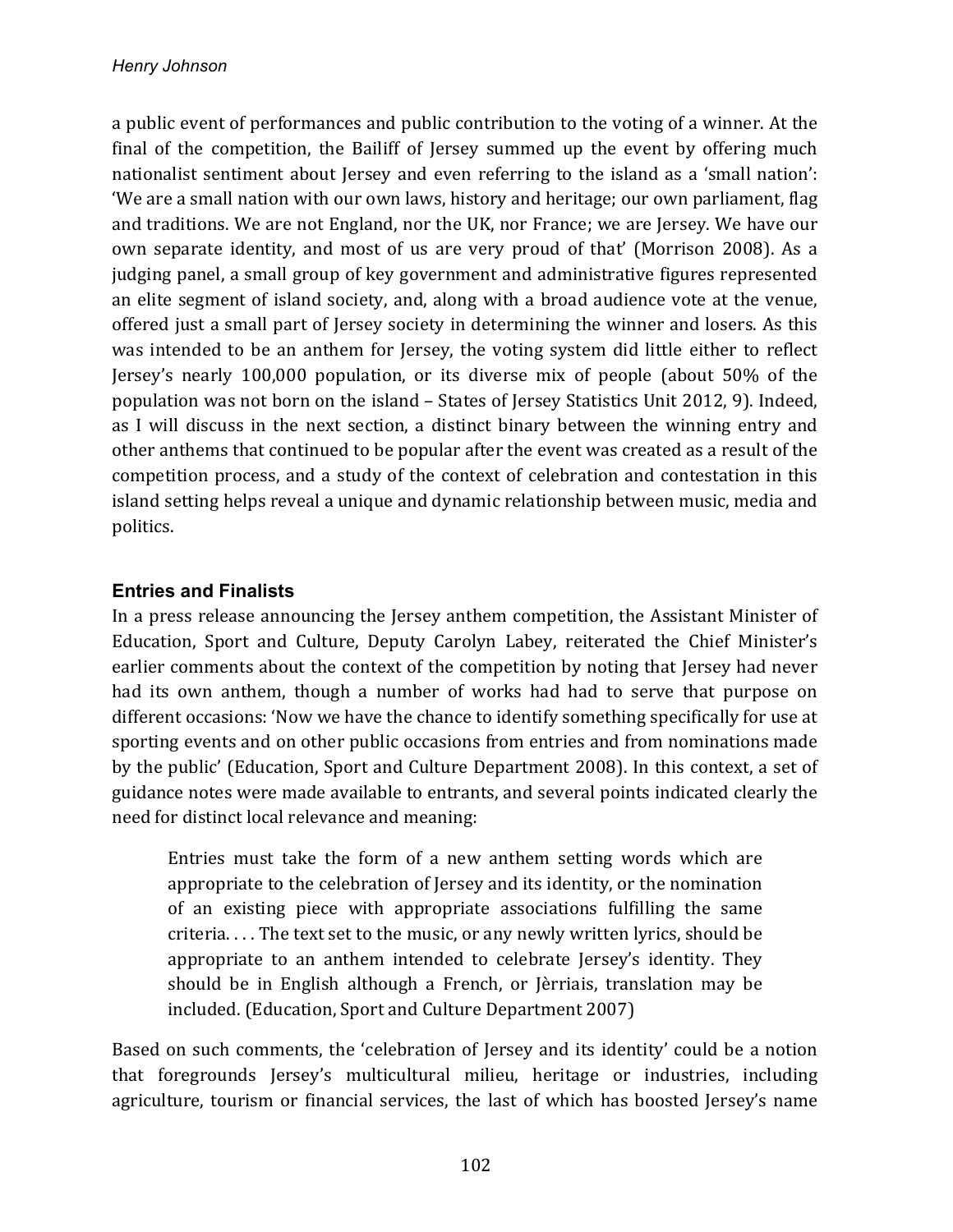internationally over the past 50 years or so. However, as will be outlined in more detail later, in connection with the winning entry, the notion of Jersey's identity resulted more in a statement on the idea of island difference in terms of its history, geography and politics, thus offering a sense of island identity to which residents might identify on a collective level. Indeed, for the competition, cultural identity was conceived as a concept based on government intervention. However, the outcome of the competition was one of bifurcation, with one result being a winning anthem that is celebrated on some occasions, but not receiving widespread top-down or bottom-up approval, and another being a reaction against that anthem with alternative options being supported with the continuation of prior practice in some contexts. This is what Collier (1998, 131) refers to as 'historical, contextual, and relational constructions'. Moreover, Jersey's process of choosing an anthem related to constructing a sense of belonging that the judges believed defined Jersey island identity. Such a sense of belonging offers a fixed identity through song that negates any sense of the notion of identity as a fluid process, let alone a bottom-up consensus as to what the anthem should actually be (see Hecht, Collier and Ribeau 1993; Jackson 1999). One of the inherent problems of holding a competition for an anthem is that 'cultural identities come from somewhere, [and] have histories. But, like everything that is historical, they undergo constant transformation. Far from being eternally fixed in some essentialised past, they are subject to the continuous "play" of history, culture and power' (Hall 2003, 225). For example, while the island's indigenous language, Jèrriais, is celebrated by some residents and has a firm place in heritage settings, there are actually nowadays more Polish and Portuguese speakers on the island, yet it was with the older cultural heritage to which the guidance notes referred.

Twenty-seven songs were entered into the competition (*Jersey Evening Post* 2015b). On 12 February 2008, the Education, Sport and Culture Department announced a shortlist of the five entries that made the final of the competition (Cudlipp 2008), and that each would be sung by the Jersey Festival Choir at a public event originally scheduled for 13 March 2008. While the five shortlisted entries were made publically available (Table 1), access to all of the first-round entries has been impossible because of issues of privacy (some were placed in the public domain). For this article, I will focus on the entries that are readily accessible, and more particularly on those that have been the focus of public discourse on the competition process.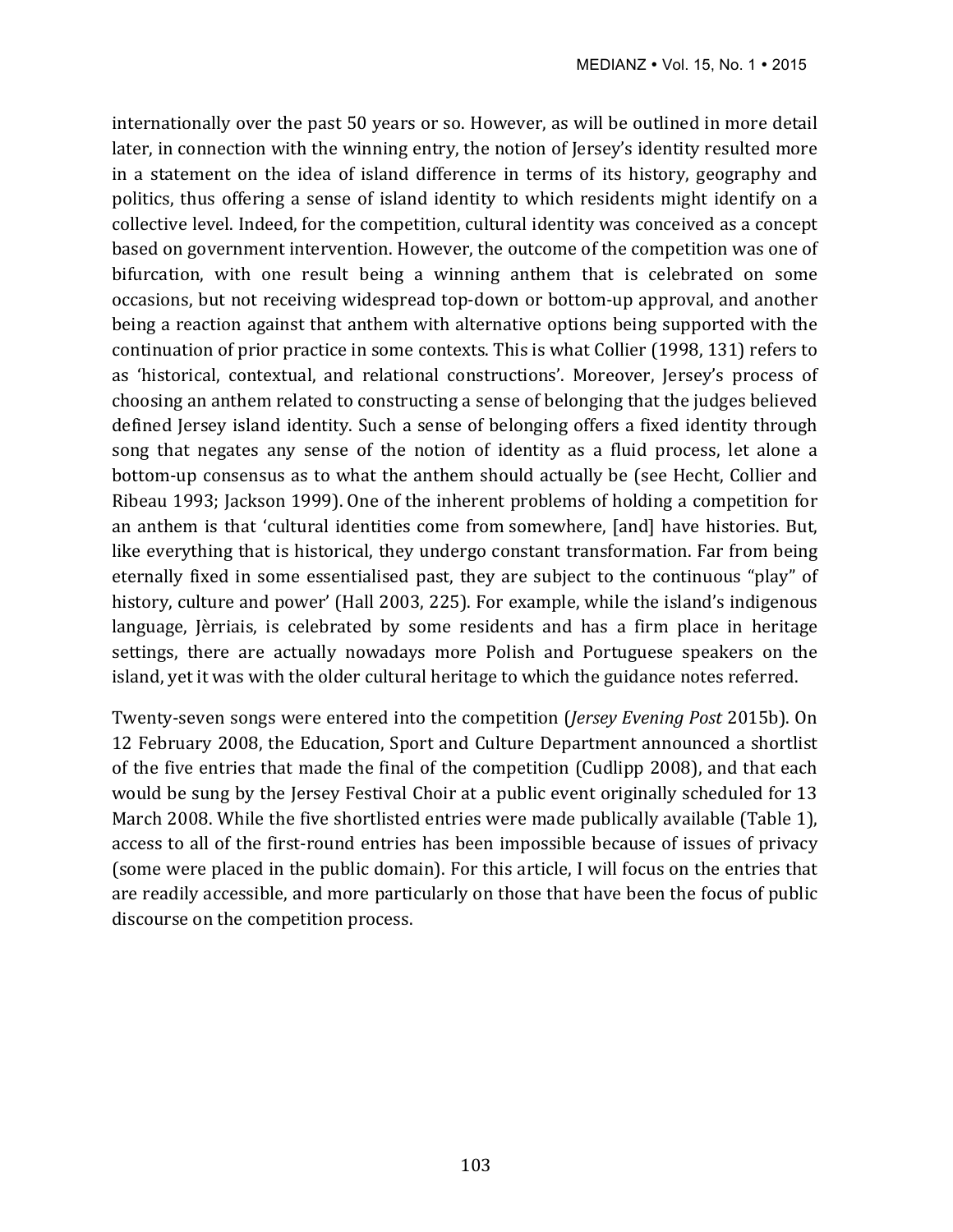| Composer                                           | <b>Title</b>         |
|----------------------------------------------------|----------------------|
| James Taberner                                     | 'Jersey Island Home' |
| Derek Lawrence                                     | 'My Jersey, My Home' |
| Kevin Poree and Matheson Bayley                    | 'Arise, Arise'       |
| Gerard Le Feuvre                                   | 'Island Home'        |
| 1906)<br>Lindsay<br>(d.<br>Lennox<br>(traditional) | 'Beautiful Jersey'   |

Table 1: Jersey Anthem Competition Shortlist (Morrison 2008)

# **Traditional Songs**

Three songs exist on Jersey as either national or island anthems, each of which has distinct affectual meaning for islanders, although determined especially by the location of performance: 'God Save the Queen', 'Ma Normandie' and 'Beautiful Jersey'. Of these three 'traditional songs' (in that they are established on Jersey), 'Ma Normandie' did not reach the shortlist, even though it had been heard many times as an anthem for winning Jersey competitors / teams at the Island Games, but 'Beautiful Jersey' did. With these three traditional songs, I will show some of the ways they have been used and contested in the context of local celebration, commemoration and the anthem competition setting.

'God Save the Queen' is the anthem that is used to represent Jersey's allegiance to the Crown. When the States of Jersey Law (2005) outlined the new ministerial system of government, it also referred to the developing voice that Jersey was asserting globally: 'it is further recognized that there is an increasing need for Jersey to participate in matters of international affairs' (States of Jersey 2005, 7). As a British Crown Dependency, Jersey has relied on the UK government regarding matters such as defense and foreign relations, but its growing population and global financial interests in the presence of a growing European Union (Jersey is not a member) have helped the island consolidate its island identity. In this context, the Jersey island anthem contest was held. Jersey already has many symbols of local identity, including its own flag, currency, language, laws and system of government, but as it asserts its international visibility, a new anthem that sets it apart from Britain and other British jurisdictions also using 'God Save the Queen' would be a logical proposal in a move towards increased self-assertion.

One song that has been used to represent Jersey as an anthem on some sporting and celebratory occasions is 'Ma Normandie'. While not a song that was included in the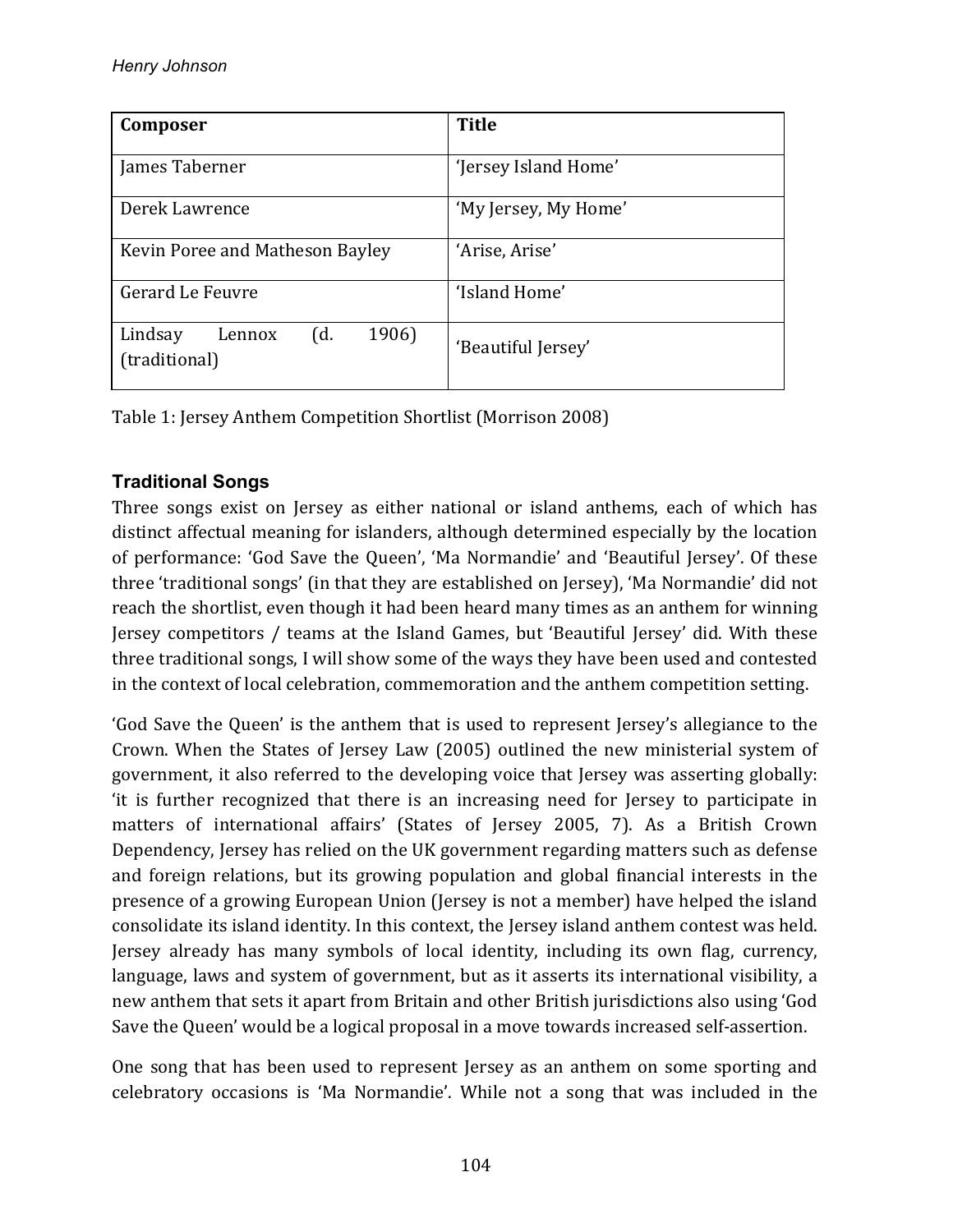shortlist of the anthem competition, and, even though it was commented on by the Chief Minister, it still has currency as an anthem for Jersey nearly 10 years after the competition was held.

'Ma Normandie' is a patriotic song of Normandy—an 'unofficial anthem' (Davis 2007, 20). It was composed in 1836 by Frédéric Bérat (1801–55), a French (Norman) gas company worker who was also a composer, and since that time it has been a patriotic song of Normandy. Because Jersey has historical links with the French region of Normandy, of which it was a part before 1204, after which it remained loyal to the English King John, the island has maintained strong cultural connections with its Contentin mainland (including its linguistic branches). As such, on some occasions such as the Commonwealth Games and the Island Games (the Jersey team in the latter has used various anthems over the years), 'Ma Normandie' has been used as an anthem to represent the island. It is also a song that is sometimes found at cultural heritage events such as La Fête Nouormande, which is an annual festival celebrating the Norman language heritage of the region (Johnson 2011). A translation of some of the song's lyrics reveals distinct contradictions for Jersey in that the song notes such expressions as 'Sous le beau ciel de notre France' ('Under the beautiful sky of our France') and 'l'irai revoir ma Normandie' ('I like to see my Normandy'). However, as well as its French lyrics, there are other versions of the song with different lyrics, including Norman and Jèrriais versions. Interestingly, while the lyrics of the Jèrriais version are changed considerably to make distinct references to well-known Jersey locations, and indeed mentions Jersey on several occasions, it is actually the French version that is most often sung on the island, and often by Jèrriais culture bearers, language activists and educators.

Because of its unofficial status in both France and Jersey, 'Ma Normandie' exists as 'a polysemous text through which national identity is constantly being negotiated' (Daughtry 2003, 42). That is, the song is used to celebrate a particular region based on geographical proximity, historical jurisdiction and contemporary cultural influences (Johnson 2008, 14). That the Chief Minister questioned the song's relevance to celebrate Jersey identity is testimony to its contested existence on the island, especially in an era of the island's self-assertion. As an island anthem—a patriotic song—that is intended to construct a sense of national or local community and identity, but perhaps usually an imagined community (Anderson 1991), it seemed in 2008 not to have the support or recognition of those calling for a new song to be found. Indeed, the Chief Minister was a member of the judging panel and wanted a song that created a community, not divided it. However, as shown later, the competition opened up many divisions not only about what song to choose, but also on the politics of identity in the twenty-first century.

In 2008, and immediately after the anthem competition, it was thought that the adoption of a new island anthem 'may help put an end to the tradition of 'Ma Normandie' being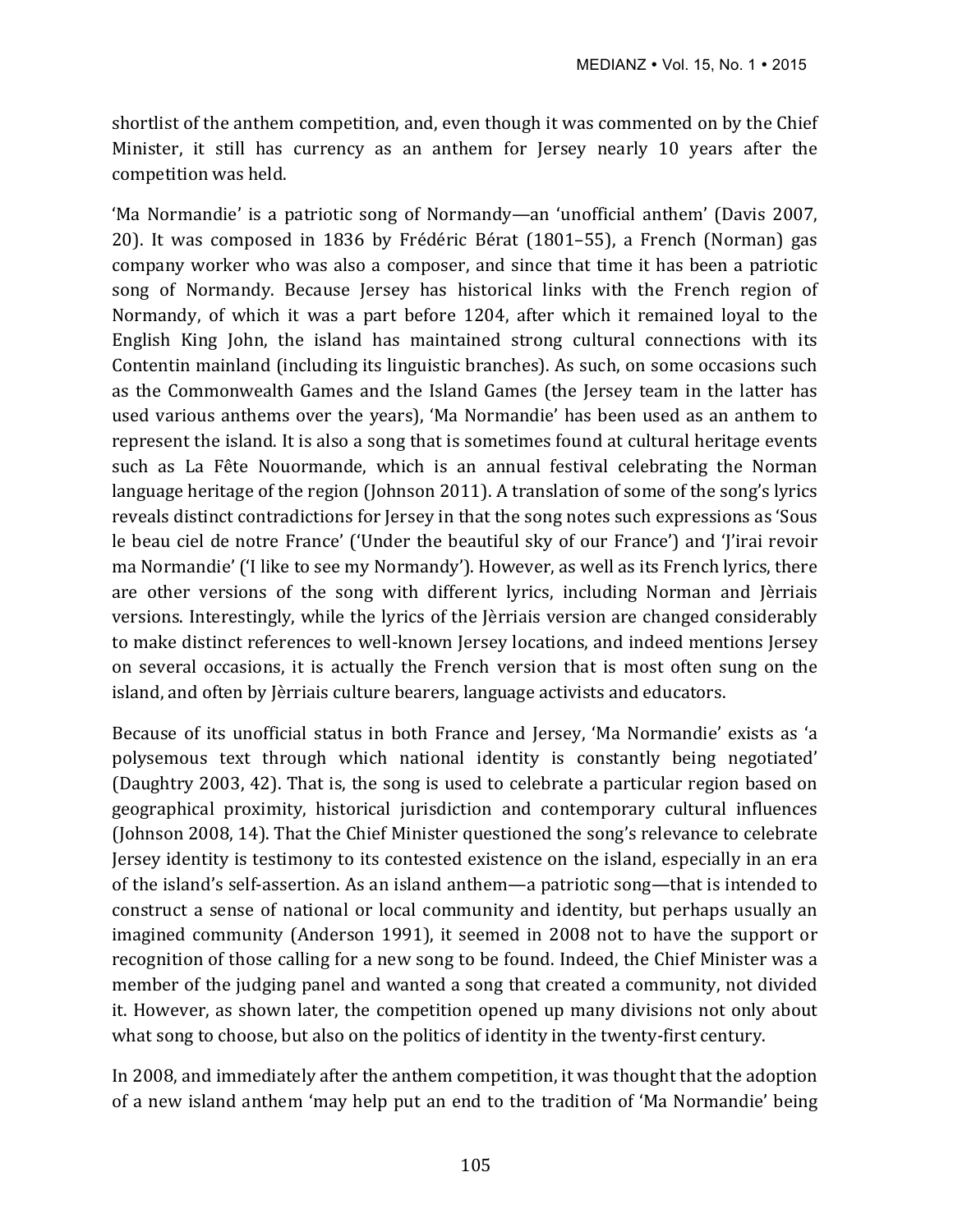heard at such events' (Johnson 2008, 15). However, a governmental decision to adopt a new anthem for Jersey did not actually take place. Moreover, considering the ongoing public, political and media attention regarding the winning anthem and the continued controversy that has accompanied it, it seems that the States of Jersey is unlikely to adopt 'Island Home' (the winning entry) as one of the island's official anthems in the near future. In the lead-up to the 2015 Island Games on Jersey, the topic of which anthem to use was brought up by the Jersey team and played out in local media, as discussed below. Indeed, island sports teams and organizers of other celebratory events were left free to choose which song as the most suitable to represent the island. In this context, it seems that the anthem competition had actually generated renewed support for other songs to be used as anthems, and sections of Jersey society were indeed using those songs. What was perhaps intended to create a sense of unified island nationalism had in fact resulted in disparate island nationalisms.

One of the shortlisted songs in the anthem competition was 'Beautiful Jersey'. The words and music of 'Beautiful Jersey' were written by Englishman, Lindsay Lennox (d. 1906). Also known in Jèrriais as 'Man bieau p'tit Jèrri' ('My Beautiful Little Jersey'), the song is a regular feature on Liberation Day and on some other celebratory and festive occasions, and has functioned as an unofficial anthem (Education, Sport and Culture Department 2008). On such occasions, the first verse is often sung in Jèrriais and later verses in English. Unlike 'God Save the Queen' and 'Ma Normandie', 'Beautiful Jersey' makes distinct references to the island setting. As well as including the name of the island in the title, several lines reinforce island references, including: 'Dear Jersey, fair Isle, of the ocean the queen'; 'Beautiful Jersey, gem of the sea'; and 'The dear little Isle of the sea'.

A patriotic song during the German occupation of Jersey between 1940 and 1945, 'Beautiful Jersey' has been performed on Liberation Day every year. However, when 'Island Home' won the competition in 2008, not only was the newer anthem performed, but 'Beautiful Jersey' continues to have a place at the event, as does 'God Save the Queen'. Also, the song is heard on festival occasions such as at La Fête Nouormande (Norman Fête), when it is sung in the Jèrriais translation of the original English lyrics

'Beautiful Jersey' has been the anthem of the Island Games on several occasions and in 2015 was again the official anthem representing the Jersey team. On this occasion it was used in a slightly modified arrangement (made by the head of Jersey Music Service) for a choir of school students and the Jersey Youth Orchestra at the opening ceremony (see Ashton 2015), and a shorter version played for medal ceremonies (*Jersey Evening Post* 2015a). As Jersey's main newspaper commented:

While the official anthem, Island Home, and Ma Normandie have their place, many will see today's announcement that Beautiful Jersey will be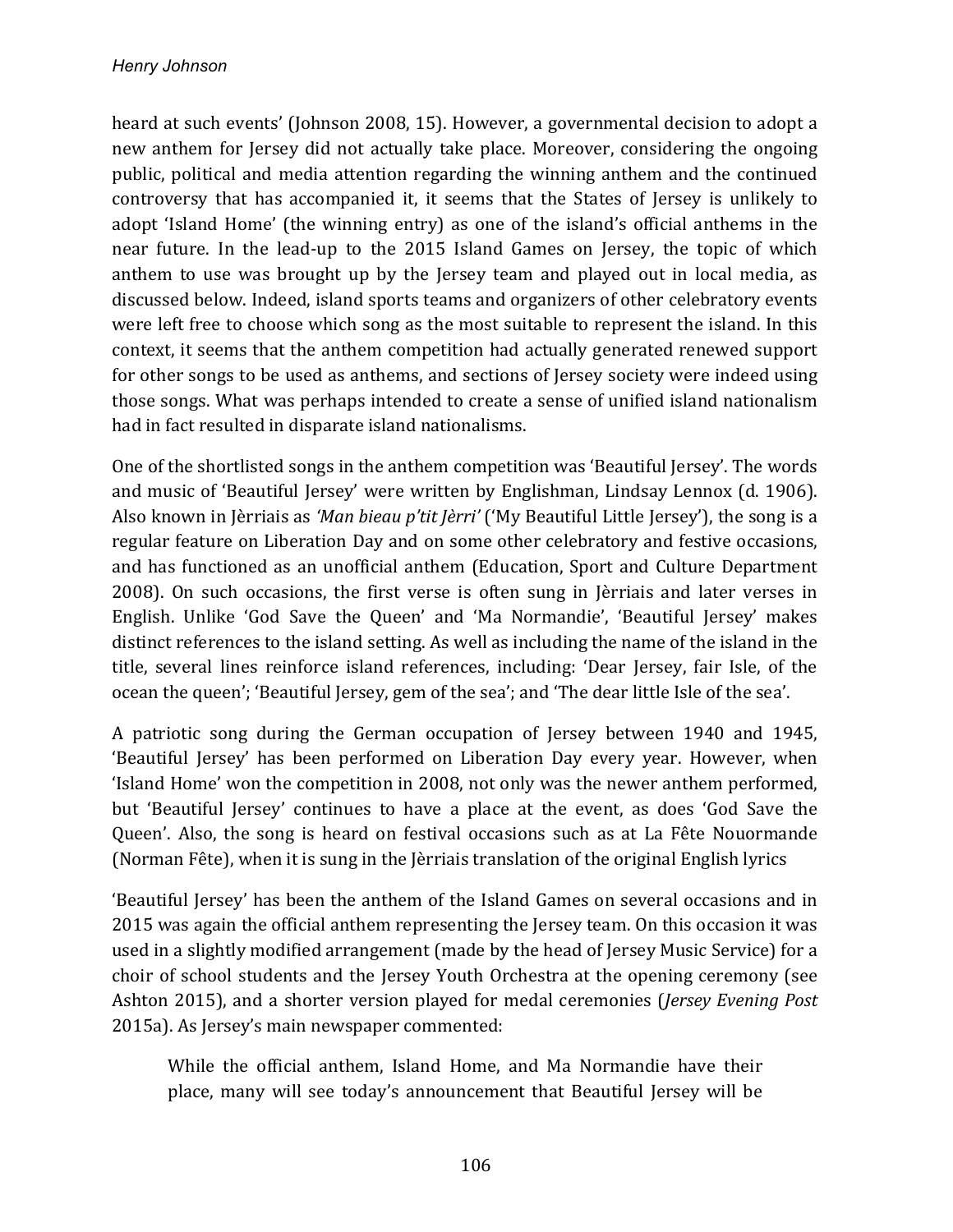used each time we strike gold in June as a victory for the people. The Games' organisers should therefore be commended for listening to the public (*Jersey Evening Post* 2015a).

This comment offers direct media support for the song with regard to its popularity on the island. Moreover, this sentiment, as shown later in connection with the winning anthem, has been consolidated and nurtured partly as a result of the competition.

## **New Traditional Songs**

I am aware of one new 'traditional' song that was entered into the competition, '*Chant d'Jèrri'* (the English title is given as 'Island Song', but 'Jersey Song' is the literal translation), although it did not reach the shortlist. I refer to this song as a new traditional anthem because even though English lyrics are available, the song is usually performed in Jèrriais, the traditional language of the island.

The words are by local Jèrriais educator Geraint Jennings, and the music by Frenchman Daniel Bourdelès of the mainland Norman band Màgene. The intention of this song is to capture the current political sentiment behind Jersey's Norman heritage while placing it into a contemporary context in terms of its musical setting. The place of such new traditional music is that it stands for the past and helps preserve and promote local heritage (particularly Jèrriais) through song. Indeed, Jennings and Bourdelès are especially active promoting their own version of Norman with much sonic activism within the Norman region.

The song has numerous references to landmarks on and around Jersey, with the English and Jèrriais versions differing occasionally. Since entering the anthem competition, 'Chant d'Jèrri' has been performed on numerous occasions, including at the Eisteddfod and La Fête Nouormande. The song was also given an upbeat pop-folk sound in 2012 with the release of an album celebrating Jèrriais by local band Badlabecques (the same album also includes two versions of 'Man Bieau P'tit Jèrri' ['Beautiful Jersey']). In the same year, the song by Badlabecques was included in a teaching resource (CD and booklet), *Jèrri chîn' et là* (Jersey Here and There), for use in Jèrriais education on the island, and photographs of local landmarks and emblems of island heritage are included next to the song text (L'Office du Jèrriais 2012, 3–4). Because the song's lyricist is a Jèrriais educator in L'Office du Jèrriais, his linguistic activism at all levels of education has helped in the dissemination of the song in such settings, and thus contributes new local culture with island heritage at its core. The song may not have been written had it not been for the competition and, since 2008, it has been established as a new traditional Jèrriais song that functions as part of a growing repertoire of traditional music. As such, it is often heard in heritage settings where Jerriais might be performed,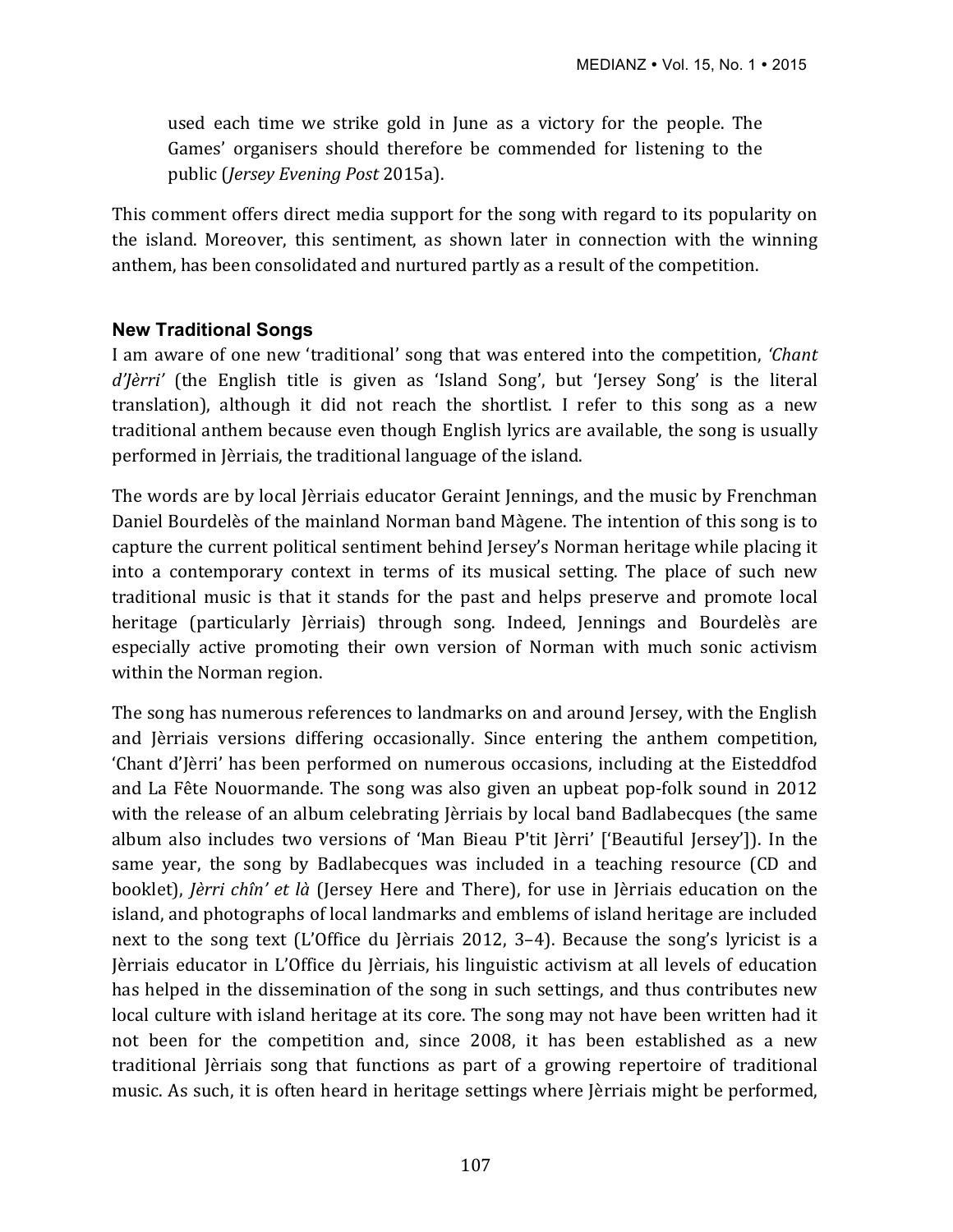and offers a type of countercultural song with linguistic activism at its core.

### **Humorous Songs and Folk-pop**

Based on media reports, two songs that were already in the public domain were contenders for the island anthem (I am unsure if they were actually entered, but the information available seems to indicate that they were). One is by the somewhat mysterious Hedley Le Maistre, an anonymous recording performer who plays a spoof character based on a fictional, traditional Jersey farmer. 'Hedley has been drip feeding the awaiting masses a series of songs that give the listener a unique insight into island life, from talk of road works to a night on the town. Hedley's even penned an anthem for Jersey' (Morrison 2007a).

Le Maistre's song, 'Jersey, Mon Vie!' ('Jersey, My Friend'), is typical of this singer/songwriter's humorous style. The popularity of 'Jersey, Mon Vie' in comparison to several other pieces in the anthem competition is revealed in Table 2, which shows the songs available on YouTube along with their number of plays. These figures reveal several key points about these particular songs. While 'Jersey, Mon Vie!' has been on YouTube since 2007, its number of plays by far outnumber the others in the competition that have been uploaded to this site. Also, the recent media interest in the selection process of the anthem for the 2015 Island Games has led composer James Taberner to upload his entry. While there are two videos about 'Island Home' that show more plays that the one of 'Beautiful Jersey' that has the most plays of several versions, the latter song has been uploaded by several groups, including The Band of the Island of Iersev. Badlabecques and singers using Jèrriais.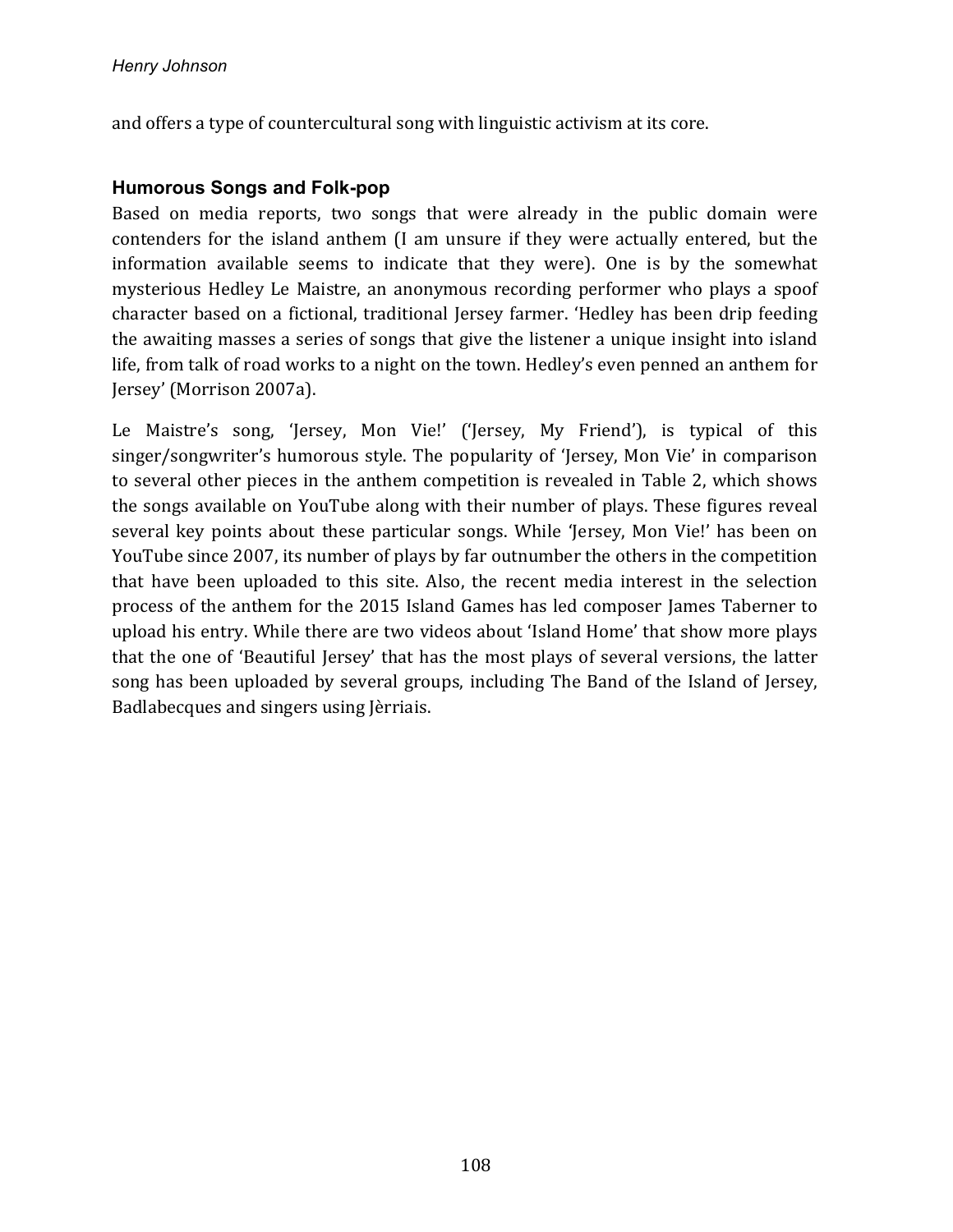| Composer                               | <b>Song Title</b>                                                          | <b>YouTube</b><br>Plays as of of<br>April 27th<br>2015 | Date Available        |
|----------------------------------------|----------------------------------------------------------------------------|--------------------------------------------------------|-----------------------|
| James Taberner                         | 'Jersey Island Home'                                                       | 295                                                    | 8 March 2015<br>(a)   |
| Gerard Le<br>Feuvre                    | Recording of the<br>Jersey Anthem                                          | 2946                                                   | 6 May 2010 (b)        |
| Gerard Le<br>Feuvre                    | The Making of the<br>Jersey Anthem<br>(Interview with<br>Gerard Le Feuvre) | 768                                                    | 6 May 2010 (c)        |
| Lindsay<br>Lennox; Frank<br>Le Maistre | 'Beautiful Jersey'<br>('Man Bieau P'tit<br>Jèrri')                         | 1699                                                   | 31 August 2012<br>(d) |
| <b>Hedley Le</b><br>Maistre            | 'Anthem for Jersey'<br>('Jersey, 'Jersey, Mon<br>Vie!'                     | 68,980                                                 | 31<br>May 2007<br>(e) |

Table 2: YouTube plays of Jersey songs

(a) The composer notes that the song has been requested due to renewed interest in the island's anthem and the one chosen for use at the Island Games in June 2015 (Taberner 2015)

(b) Video about the making of a recording of 'Island Home' (States of Jersey 2010b)

(c) Interview with Gerard Le Feuvre, the composer of 'Island Home' (States of Jersey 2010c)

(d) There are various version of this song on YouTube. The one listed has the highest number of plays (Band of the Island of Jersey, The 2012)

(e) Le Maistre  $(2007)$ 

The other known song that was possibly entered into the competition was 'Proud to be a Bean' by Sergeant Pippons Lonely Hearts Club Band, a local folk-pop band that sometimes includes elements of humour (Morrison 2007b). This band, with a name that indexes *Sgt*. *Pepper's Lonely Hearts Club Band* by the Beatles of 1967, make reference to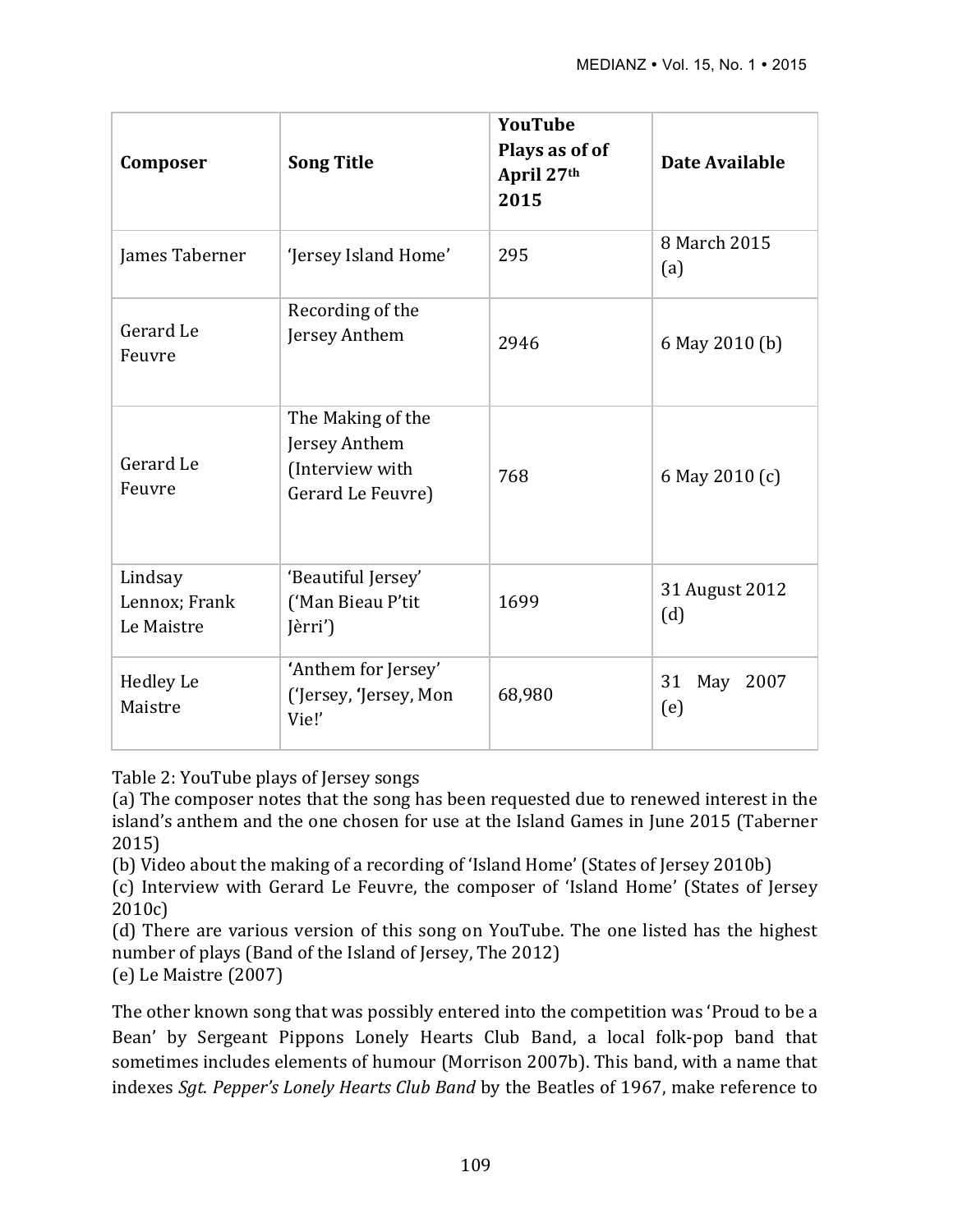the colloquial name given to islanders, 'bean', in the title of their song. The song makes much of Jersey's 12-parish system, with each parish named in succession before the catch line: 'I'm proud to be a bean'. More recently, this song was covered by Jersey folkpop band, Badlabecques, to stand as an anthem as part of a political movement to change local politics. On their version of the song, Badlabecques' lyrics are partly in Jèrriais, thus offering a distinct local island reference.

'Jersey, Mon Vie!' and 'Proud to be a Bean' are both well-known songs in the Jersey pubmusic setting, and each offers a creative contribution to local popular culture partly as a result of the anthem competition. It seems that such songs have widespread appeal locally, but offer a different type of music to the type chosen as the winner of the competition. The irony is that this genre has gained appeal, as shown in the YouTube data, whereas the context of the competition has generated cultural contestation in public, political and media spheres.

## **New Songs**

Excluding 'Beautiful Jersey' as a new song of the twentieth century, three of the shortlisted pieces in the competition were new songs composed specifically for the event. While some other new songs have been discussed already under their own distinct categories, and leaving a comparison of all the shortlisted entries for another time, I will refer here to the winning anthem and offer a short analysis of it as a way of highlighting the way it has helped construct musical culture in a context of contestation regarding having a further anthem for Jersey.

The winning entry was 'Island Home' by Gerard Le Feuvre, who is a Jersey-born cellist, composer and founder in 1985 of the Kings Chamber Orchestra of London (he is a returnee to Jersey, having spent around twenty years away from the island). His symphonic work, *The Rock* (premiered on Liberation Day in Jersey in 2004—Le Feuvre 2004), which is scored for orchestra, choir, bells and concert band, is a personal statement about Iersey (the 'rock', as it is sometimes called) (Kings Chamber Orchestra 2015). The fifth movement of this six-movement work, 'Jersey Joy', is a celebration of the island's 800-year loyalty to the Crown and includes traces of the songs 'Ma Normandie', 'Beautiful Jersey' and a version of the composer's winning anthem, which was composed in Jersey in 2002 (States of Jersey 2010c).

'Island Home' is an arrangement of his earlier hymn, 'St Ouen', which was written in 2000 and is about and inspired by the local parish, St Ouen, in which he lives (a Jèrriais translation of the English lyrics was later added). Thus, the musical references in 'Island Home' link Jersey to well established songs on the island and help reinforce the composer's intention of celebrating a broad scope of the island's musical history and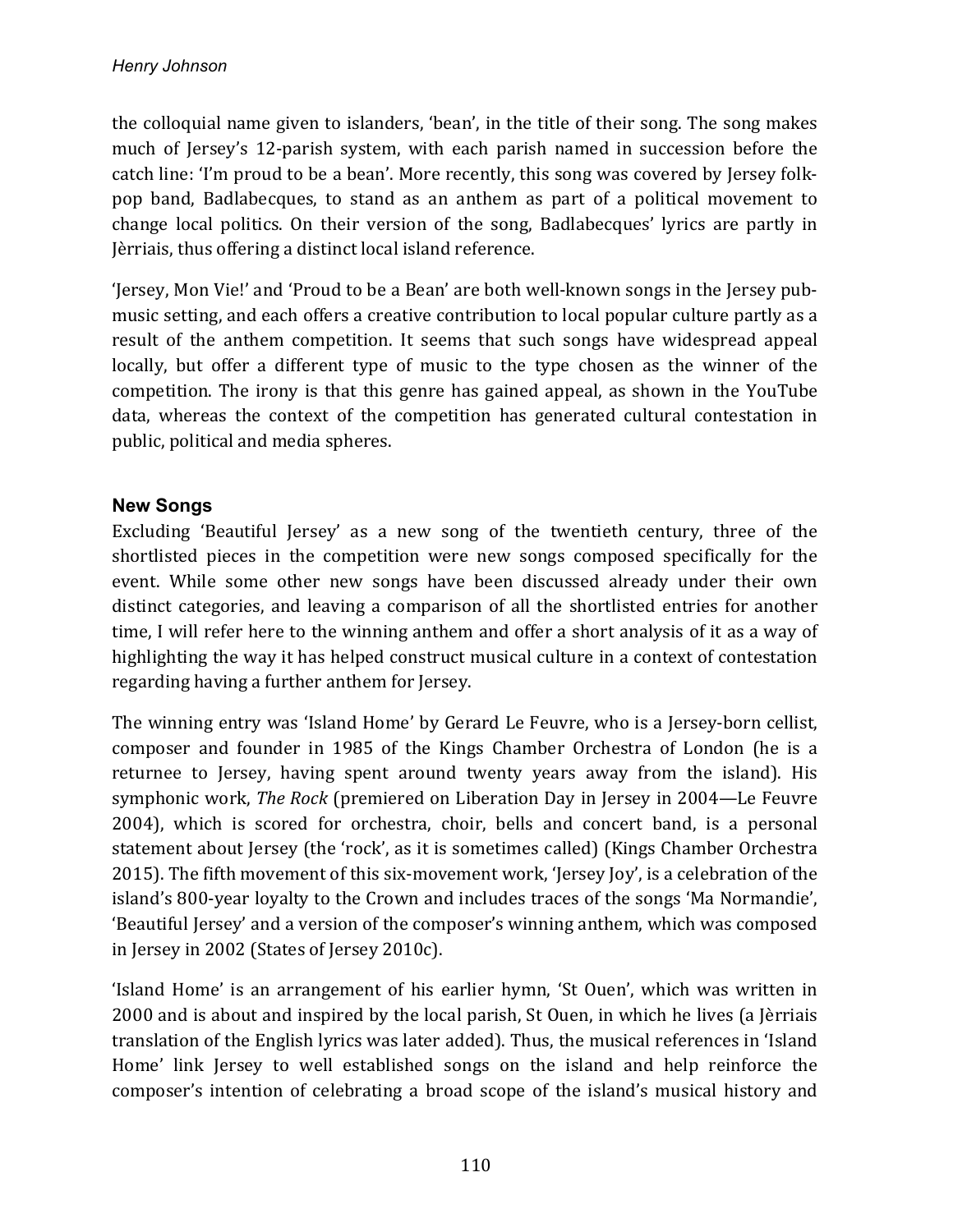musical referents. 

The lyrics of 'Island Home' signify Jersey in several ways, but also include other references that have other signification:

Ours is an island home Firm on rock and strong by sea Loyal and proud in history Our thankful hearts are raised to God for Jersey The beauty of our land Long inspires both eye and mind Ours the privilege to guard its shore So help we God that Jersey Might by grace endure (States of Jersey 2015).

The island's name is mentioned twice, once in each verse; the landscape and seascape of the island are referred to with the words 'rock' and 'sea' respectively; and words such as 'loyal', 'proud' and 'history' index the island's long connection with the Crown. Also, the anthem includes a religious reference to God, which is something that makes the song sound prayer-like and could be contentious for a contemporary multicultural society.

In terms of the influences behind 'Island Home', the composer notes several points that link the anthem to distinct aspects of Jersey's heritage:

- The melody was in part inspired by the sounds of Jersey wildlife.
- The first three notes if played two octaves lower are the lowing of a Jersey cow.
- Often in the melody there are two tied notes descending, imitating various island sea birds.
- The musical genre was inspired from the Peter Kennedy's (internationally renowned folk music collector) collection of Jèrriais folk song recordings made in Jersey in the 1950s.
- 'Island Home' was not written for the competition but written in 2002 in St Ouen's bay.
- 'Island Home' formed the backbone of Gerard's enormous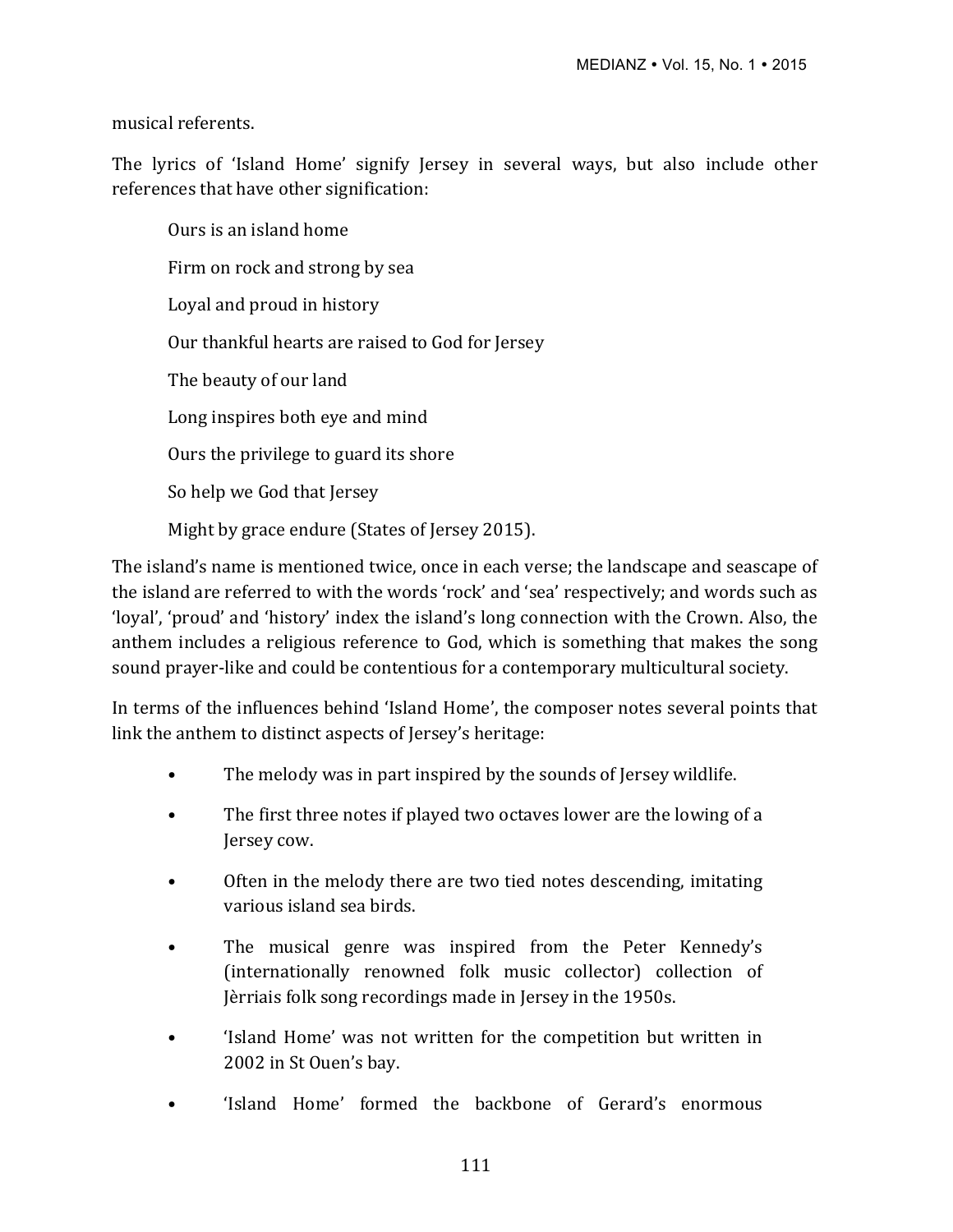symphonic work about 800 years of Jersey history entitled 'The Rock'. The work was written specifically to unify the Island in thanksgiving.

- Gerard's vision for a unified Island came in part from II Le Marquand's remarkable poem 'La Vie' written as a song of hope during the occupation.
- In 2008, local antiques dealer Steven Cohu uncovered a 19th century Jersey song set to traditional English music called 'Hurrah for Jersey'. The song declares 'the English, French and Jersey men form a joyous band' – a fore-runner of Gerard's dream of unity that today includes the Portuguese and Polish communities among others.
- Further inspiration for 'Island Home' was found in the writing of Victor Hugo. (*Jersey Evening Post* 2015b)

Each of these points makes clear references to the island itself, whether natural or cultural, thus indexing important elements inherent in the anthem that link to island identity. Such points follow Collier's (1998, 131) comments that identity is formed from 'historical, contextual, and relational constructions'. However, the process of choosing a winning anthem seems to negate a fluid notion of identity and offer something that is fixed, at least until a future change (Hecht, Collier and Ribeau 1993; Hall 2003, 225; Jackson 1999).

About one year after the competition, the anthem was discussed by politicians in the parliamentary chamber of the States of Jersey, when it was noted by the Minister for Education, Sport and Culture at the time that all Jersey schools had been informed of the winning anthem and encouraged to use it (States of Jersey 2009). It was also noted by the Minister that in his opinion the island should 'have a number of national songs and anthems  $\dots$  and the Jersey anthem is but one' (States of Jersey 2009). Further, in 2010, and soon after the Liberation Day service, the Chief Minister at the time was questioned in parliament as to why 'Island Home', which had been sung at the commemoration, was introduced as the 'Jersey anthem', and requested to offer an assurance that this would not again occur until the States of Jersey had formally approved this or any other anthem (States of Jersey 2010a). Further performances of the anthem have been made in subsequent years on Liberation Day, although in 2015 the song was not listed in the programme, whereas 'God Save the Queen' and 'Beautiful Jersey' were, and each on several occasions (Visit Jersey 2015). Further, in a question to the Chief Minister in 2010, Senator Perchard asked for clarification as to whether 'Island Home' would be formally adopted by the government. The response was: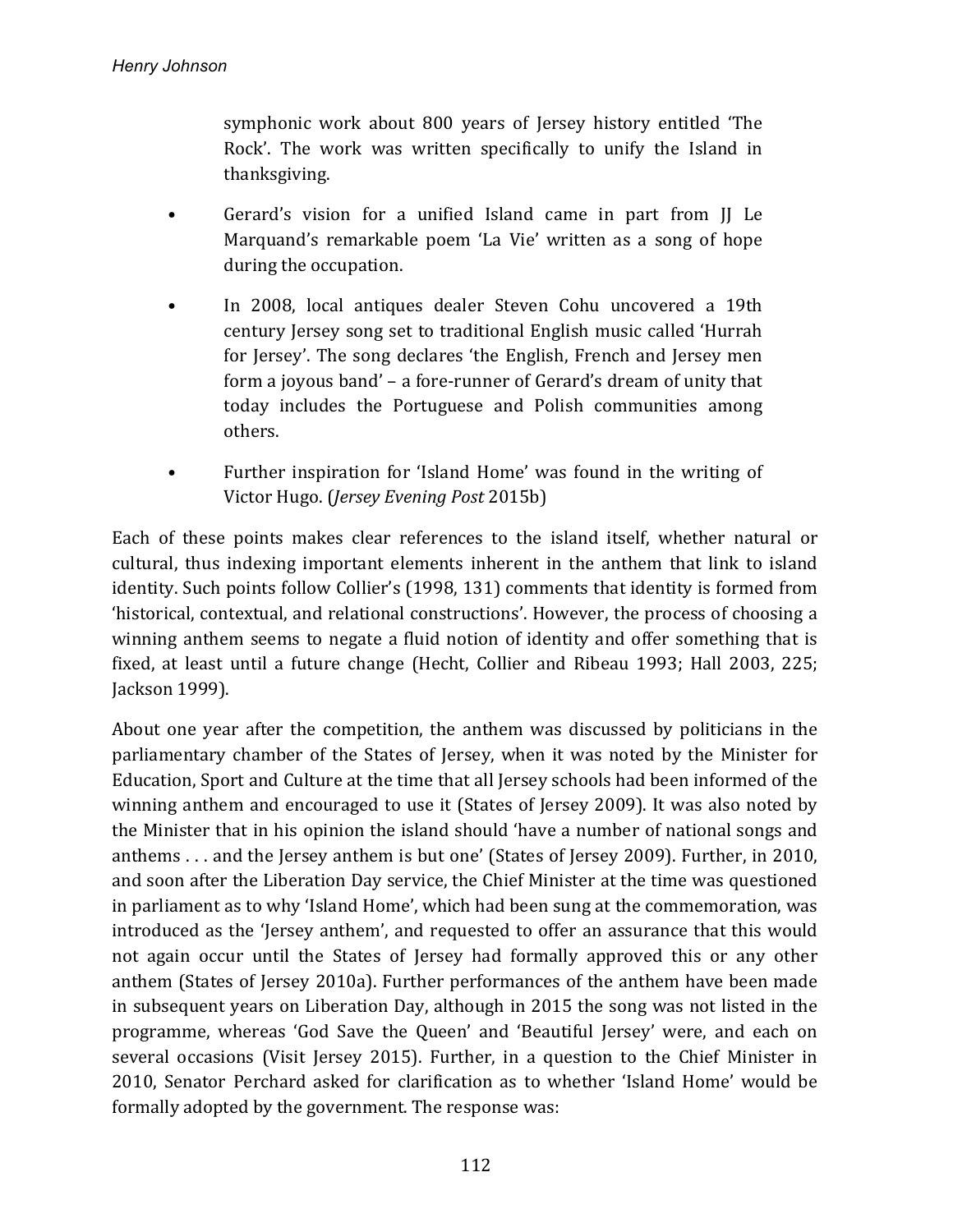I intend to bring a proposition to the States to seek the formal adoption of 'Island Home' as Jersey's anthem, once I am satisfied that there is justification in bringing such a proposition. In the meantime, 'Island Home' will continue to be played at formal and informal occasions, along with other Island songs, when appropriate. There is no intention to diminish the value placed on other popular songs, such as 'Ma Normandie' and 'Beautiful Jersey', which form part of our unique local culture. (States of Jersey 2010d).

Since winning the competition, 'Island Home' has been used at the Island Games. However, as noted earlier, the 2015 Island Games used 'Beautiful Jersey' instead as a result of dislike for the anthem that won the competition (see further Ashton 2015). Thus, the competition process helped create a divided community rather than one in solidarity with a sense of sonic and 'ideological euphoria' (Porter 1998, 185). Indeed, some athletes on Jersey have viewed publically their dislike of 'Island Home', noting that 'it sounded like something that would be played at a funeral, not a medal ceremony' (BBC 2015). Also, Jim Perchard, now a former minister, noted that 'it will never be the people's anthem. Island Home has gone down like a lead balloon at Liberation Day parades. It is certainly not suitable for proud athletes' (BBC 2015).

As well as the English version of 'Island Home', there is one in *Jèrriais, 'Isle de Siez Nous'*, which was made public after the anthem competition. The band Badlabecques, which sings primarily in Jèrrias, has made also another version of 'Island Home'. Their demo version is in an upbeat style and they use the title 'Not  $\hat{I}$ le' ('Our Island'). With Badlabecques' version, although not officially released, it offers a more upbeat style than is usually heard, and therefore attempts to make a Jèrriais version of the anthem more appealing to a wider public.

A more recent poll on the ongoing anthem debate was initiated in March 2015 by Jersey's evening newspaper asking viewers to vote on their choice for the anthem. With the question 'What do you think the island's anthem should be?', as of 28 April 2015 the results were as noted in Table 3.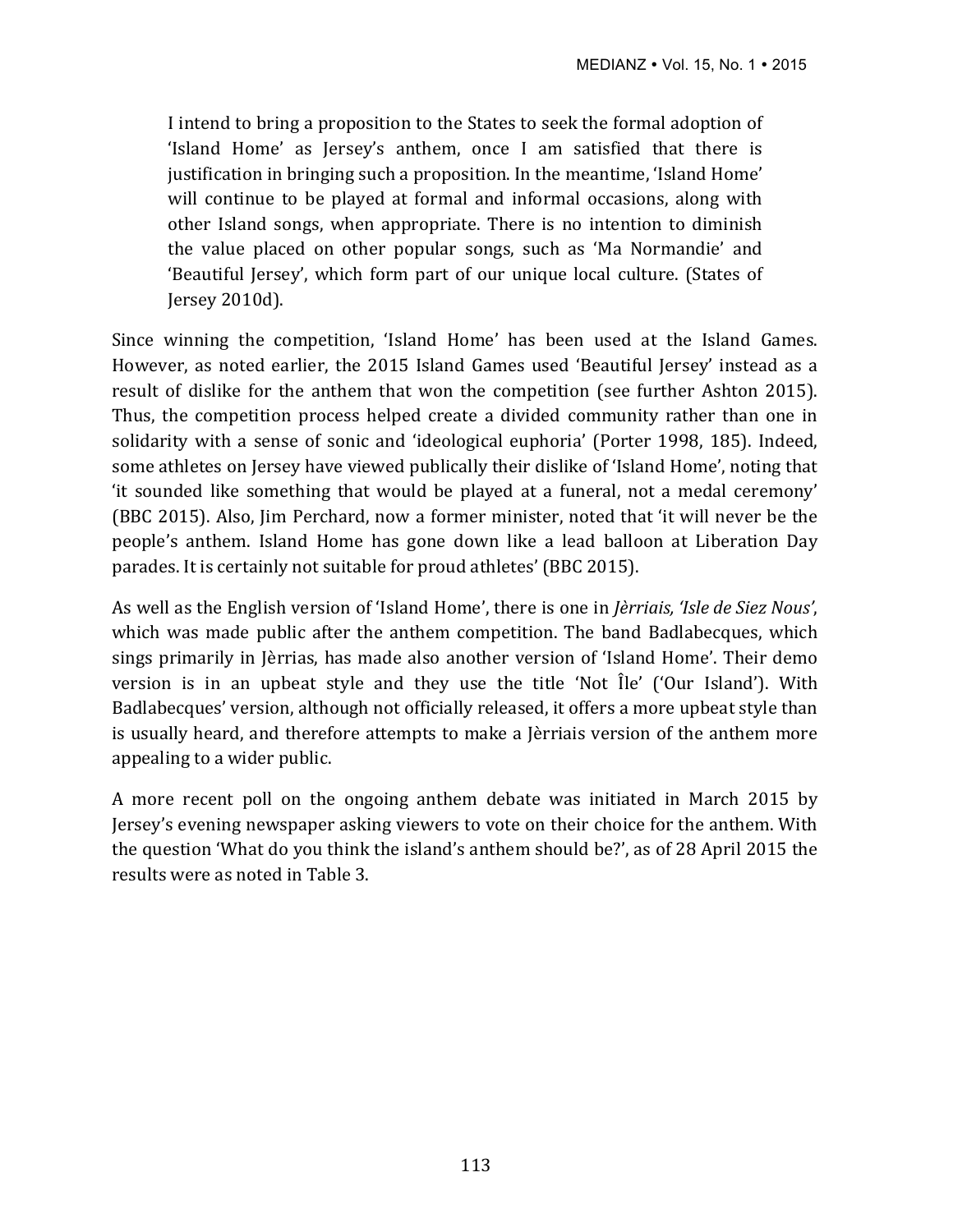| <b>Option</b>                       | $\%$   |
|-------------------------------------|--------|
| 'Island Home'                       | 19.9%  |
| 'Beautiful Jersey'                  | 34.95% |
| 'Ma Normandie'                      | 7.28%  |
| A new anthem should be commissioned | 37.86% |

Table 3: *Jersey Evening Post* poll on preferred national anthem (*Jersey Evening Post*) 2015b)

While it is impossible to understand from this data the exact detail regarding who voted, their location or reason for voting, the information does offer a perspective on the relative popularity of 'Beautiful Jersey' over 'Island Home', although most voters actually wanted a new anthem. Such data helps show how creative musical culture and discourse about music can be influenced by a competition, particularly in a political setting that has not actually formally adopted the winning anthem. On the one hand musical culture has been produced for the competition, and on the other hand this culture is consolidated and promoted as a result of the competition. The music and discourse contribute to the present-day meanings that have been attached to the songs, and helps show the fluid nature of identity vis-à-vis the fixed nature of official songs.

# **Conclusion**

In the present era, Jersey has gone through a process of trying to select an official anthem that is distinct for the island. However, this process, which has been guided by top-down political influence and a competition exercise in a context of aiming to frame the process as democratic and representative of island life, has not been as straightforward as might have originally been conceived. The process itself has met with opposition in media, political and public spheres, and within this small island setting has actually generated not only critical musical discourse but also new musical culture.

The Jersey anthem competition has helped the island reflect on its symbols of local heritage and identity. However, as Cerulo notes, 'national symbols project a message'  $(1993, 245)$ , and in this context Jersey is currently in an era that sees greater external pressures on it from the EU, a re-thinking of its position not only in the political system of the British Islands, but also more broadly internationally, and a much more complex social and cultural make up than at any other time in the island's history. As the EU continues to grow, people, regions and islands are strengthening their identities in the face of a bigger political union.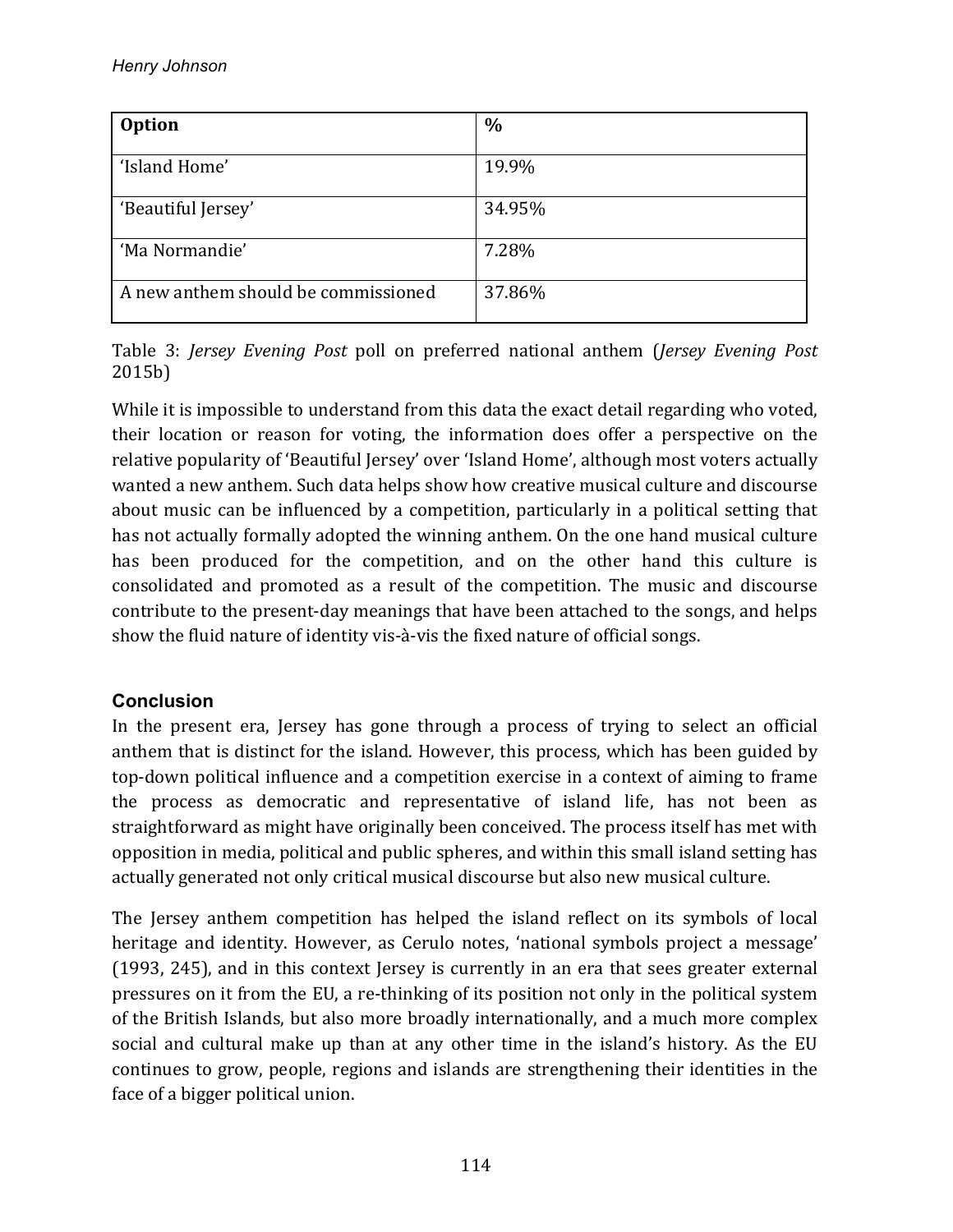In terms of anthems playing a role in recognizing and reinforcing a sense of identity, Jersey has several levels of identity construction, each of which helps create distinct vet often overlapping imagined communities. As a case-study of Jersey anthems, media and politics, this article has shown that Jersey is maintaining its British anthem on the one hand, while establishing an (un)official anthem on the other hand. All this occurs in a setting where other songs have anthemic meaning. When Jersey is placed against other British jurisdictional or regional identities it requires its own anthem, otherwise 'God Save the Queen' might be heard many times over. While songs such as 'Ma Normandie' and 'Beautiful Jersey' carry contested meaning in the present day, they seem to be gaining strength in the island's public, political and media spheres, and other popular songs have had much support not necessarily as true anthems for the island but more as popular songs with anthemic traits that carry a cultural and political message. That is, such songs exist partly as a result of the competition process and ongoing debate, and have offered subcultural meaning on island identity, particularly in a context where the winning anthem has been contested so much in public, media and political discourse.

The process that Jersey has gone through in selecting an island anthem has revealed contradictions in existing songs, self-mockery with the conception of some humorous songs, self-assertion with some new traditional songs, and creativity with several new songs. It is from this perspective that the former, current and other anthems of the island of Jersey have been explored, not as static pieces of music, but as polysemous musical texts that can be interpreted and defined in different ways. The trope of island identity is seen in each of the songs, although divergent at times, and each reveals symbols of island culture, place and local meaning, especially as a result of the discourse that has been attached to them since the Jersey anthem competition was initiated in 2007. 

### **References**

Anderson, Benedict. 1991 [1983]. *Imagined Communities: Reflections on the Origin and Spread of Nationalism.* Revised edition. London: Verso.

Ashton, Kit. 2015. 'Can Music Save a Language? The use of constructivist identityforming through music in revitalising an endangered language'. Masters diss., Goldsmiths College, University of London.

The Band of the Island of Jersey. 2012. Accessed 28 April 2015. https://www.youtube.com/watch?v=WbgHvCmoG3M

BBC. 2015. "Miserable" Jersey anthem needs replacing, athlete says'. 5 March 2015. Accessed 27 April 2015. http://www.bbc.com/news/world-europe-jersey-31738074

Badlabecques. 2012. *Héque Badlabecques!* Jersey: Music Core.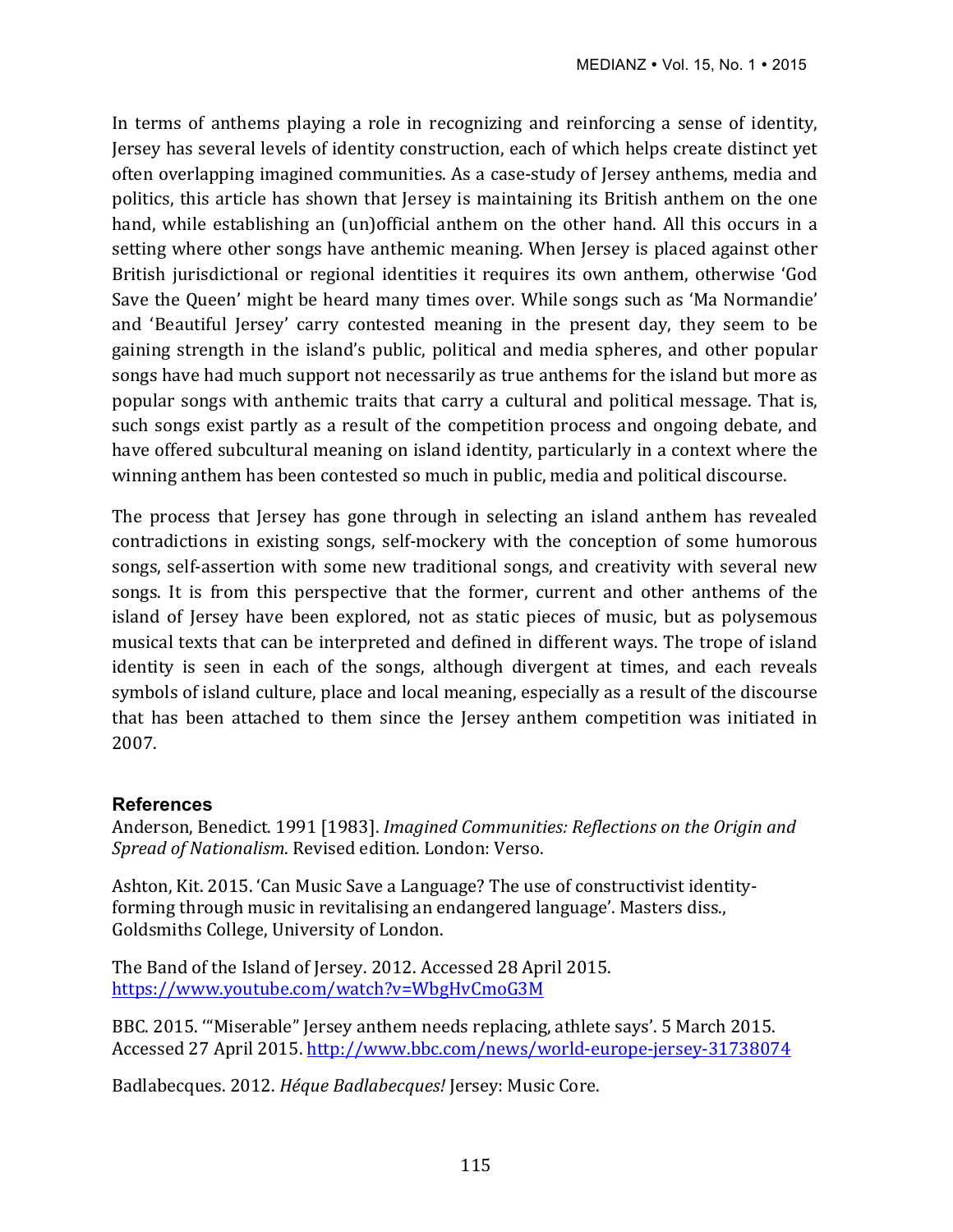Bohlman, Philip V. 2004. *The Music of European Nationalism: Cultural Identity and Modern History*. Santa Barbara, CA: ABC-CLIO.

Bohlman, Philip V. 2011 [2004]. *Focus: Music, Nationalism, and the Making of the New Europe*. 2nd ed. New York: Routledge.

Cerulo, Karen A. 1993. 'Symbols and the World System: National Anthems and Flags'. *Sociological Forum* 8 (2): 243–71.

Chief Minister. 2007. 'Statement to be made by The Chief Minister on Tuesday 30th January 2007', States of Jersey. Accessed 1 February 2007. http://www.statesassembly.co.uk/documents/statements/21828-31865-3012007.htm

Collier, Mary Jane. 1998. 'Researching Cultural Identity: Reconciling Interpretive and Postcolonial Perspectives'. In *Communication and Identity Across Cultures*, eds. Alberto González and Dolores V. Tanno, 122–47. Thousand Oaks: Sage.

Commonwealth Games Association of Jersey. 2015. History of the Association. Accessed 2 May 2015. http://www.cgaj.org/newsite2012/wpcontent/uploads/2012/12/History-of-the-Association.pdf

Cudlipp, Roy. 2008. 'All together now ...'. *This is Jersey*, 14 March. Accessed 1 April 2008. http://www.thisisjersey.com/2008/02/12/all-together-now-2

Daughtry, J. Martin. 2003. 'Russia's New Anthem and the Negotiation of National Identity' *Ethnomusicology* 47(1): 42-67.

Davis, Mary E. 2007. *Erik Satie*. London: Reaktion Books.

Education, Sport and Culture Department. 2007. 'Appendix 1: Selection of a Jersey Anthem: Guidance Notes'. St Helier: States of Jersey.

Education, Sport and Culture Department. 2008. 'News Release: Jersey Anthem'. St Helier: States of Jersey.

Hall, Stuart. 2003. 'Cultural Identity and Diaspora'. In *Identity: Community, Culture, Difference*, ed. Jonathan Rutherford, 222-37. London: Lawrence and Wishart.

Hecht, Michael L., Mary Jane Collier, and Sidney A. Ribeau, eds. 1993. *African American Communication.* Newbury Park: Sage.

International Island Games Association. 2015. 'Member Profile: Jersey'. Accessed 2 May 2015. http://www.islandgames.net/member\_profile\_12372.html

Jackson, Ronald L. 1999. *The Negotiation of Cultural Identity: Perceptions of Europeans and African Americans*. Westerport: Praeger.

Jansen, Sue Curry. 2008. 'Designer Nations: Neoliberal Nation Branding – Brand Estonia'. *Social Identities* 14 (1): 121–42.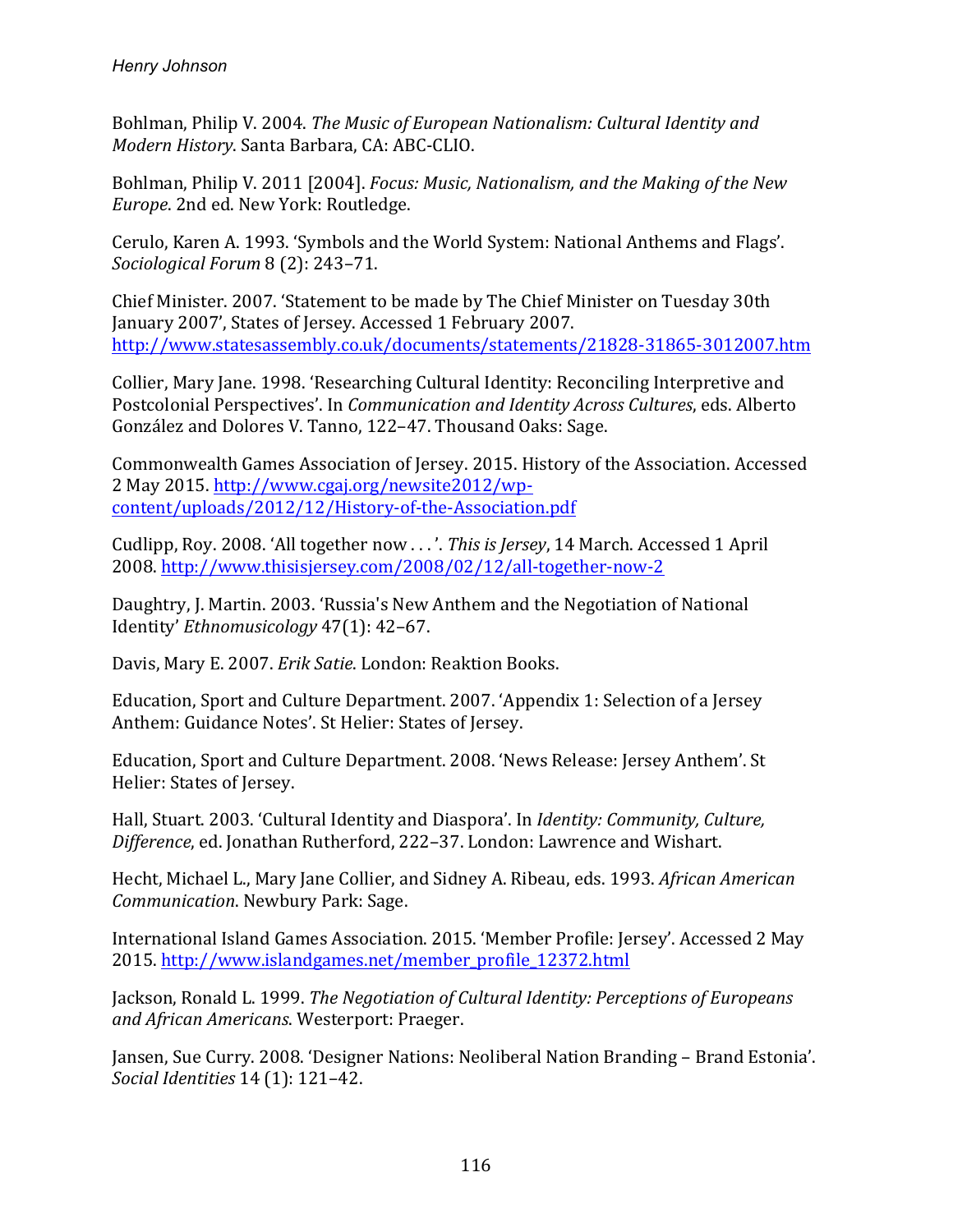Jersey Evening Post. 2006. 'Anthem Could be Chosen by a Public Vote'. 7 June 2006. Accessed 8 May 2015. http://jerseyeveningpost.com/news/2006/06/07/anthemcould-be-chosen-by-a-public-vote

Jersey Evening Post. 2015a. 'Island Games Anthem Revealed'. 19 March. Accessed 28 April 2015. http://jerseyeveningpost.com/news/2015/03/19/island-games-anthemrevealed

Jersey Evening Post. 2015b. 'Jersey's Anthem is "Dreary and Uninspiring" and Shouldn't be Played at Island Games Says Former Minister - What Do You Think Jersey's Anthem Should Be?'. 3 March 2015. Accessed 26 April 2015.

http://jerseyeveningpost.com/news/2015/03/02/jerseys-anthem-is-dreary-anduninspiring-and-shouldnt-be-played-at-island-games-says-former-minister-what-doyou-think-jerseys-anthem-should-be

Johnson, Henry. 2008. 'Island Anthems: Jersey, Identity and the Island Games.' Refereed papers from the 4<sup>th</sup> *International Small Island Cultures Conference* held in the Turku archipelago on June  $17<sup>th</sup>$ -20<sup>th</sup> 2008, organized by the Skärgårdsinstitut (Archipelago Institute) of Åbo Akademi University and the University of Turku, in conjunction with SICRI (the Small Island Cultures Research Initiative). Ed. Jennifer Cattermole. Sydney: Published by SICRI: The Small Islands Cultures Research Initiative, 11-16.

Johnson, Henry. 2011. 'Jersey: Jèrriais, Song, and Language Revitalization'. In *Island songs: A global Repertoire, ed. Godfrey Baldacchin, 103-18. Toronto: The Scarecrow* Press. 

Kings Chamber Orchestra. 2015. Accessed 29 April 2015. http://www.kingschamberorchestra.co.uk

Le Feuvre, Gerard. 2004. *Island Home*. Single. KPL002.

Le Maistre, Hedley. 2007. 'Anthem for Jersey'. Accessed 27 April 2015. https://www.youtube.com/watch?v=pGUaM\_GiQKQ

Le Rendu, Luke. 2004. *Jersey: Independent Dependency? The Survival Strategies of a Microstate*. Bradford on Avon: ELSP.

L'Office du Jèrriais. 2012. *Jèrri chîn' et là*. St Saviour: The States of Jersey.

Morrison, Ryan. 2007a. 'Hedley le Maistre'. Accessed 8 May 2015. http://www.bbc.co.uk/jersey/content/articles/2007/02/14/hedley le maistre int feat ure.shtml

Morrison. 2007b. 'Proud to be an Anthem'. Accessed 8 May 2015. http://www.bbc.co.uk/jersey/content/articles/2007/03/05/anthem\_proud\_pippons\_fe ature.shtml